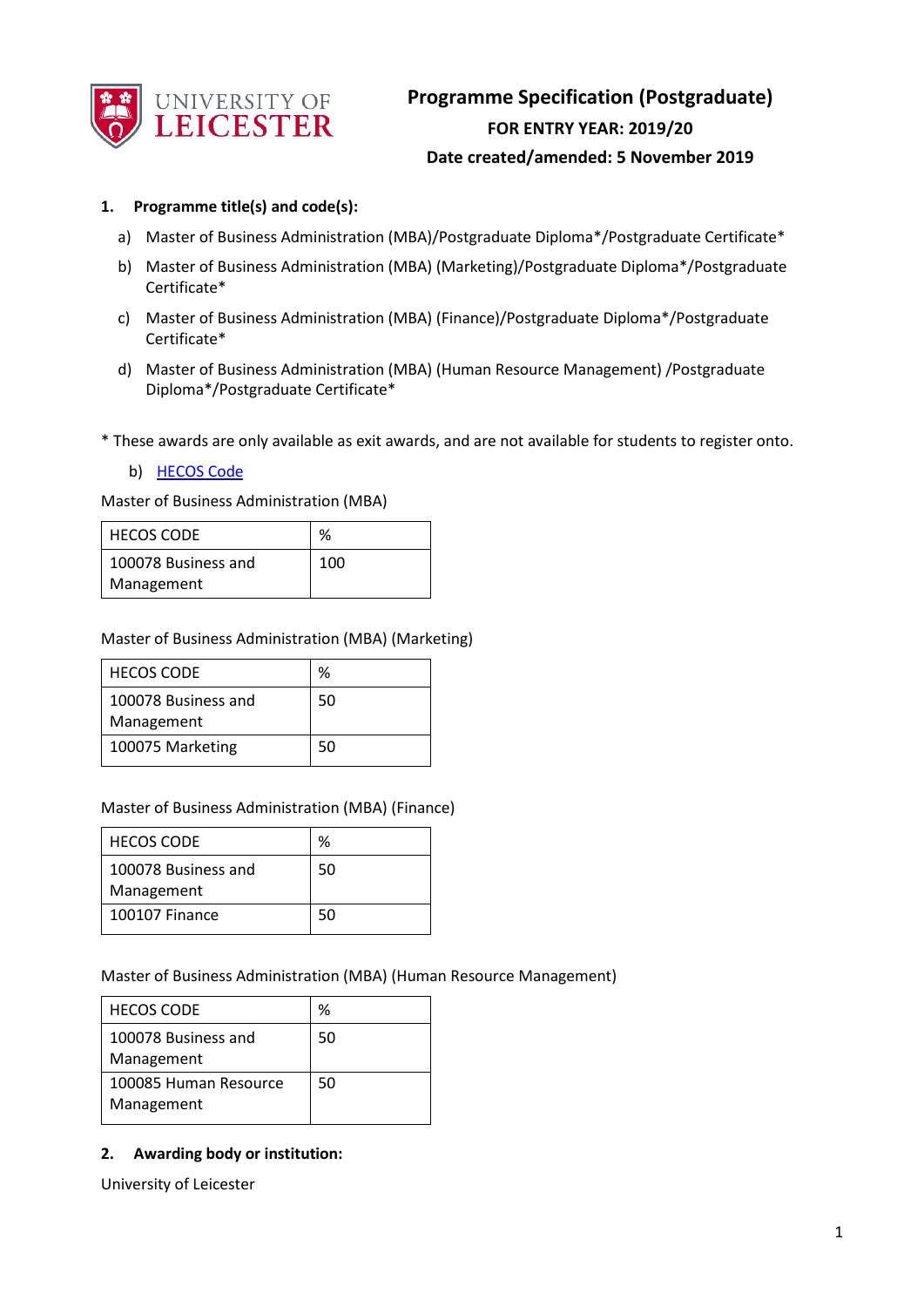# **3. a) Mode of study:**

Part-time

**b) Type of study:**

Distance Learning

# **4. Registration periods:**

The normal period of registration for the Master of Business Administration (MBA) is 30 months

The maximum period of registration for the Master of Business Administration (MBA) is 60 months

# **5. Typical entry requirements:**

Candidates should normally have at least one of the following:

- a second-class (or above) Undergraduate honours degree from a recognised HEI
- a postgraduate diploma from a recognised HEI
- a relevant graduate level professional qualification, such as the Association of Chartered Certified Accountants (ACCA) Chartered Certified Accountant qualification or Chartered Institute of Management Accountants (CIMA) Professional Qualification;

and

Applicants need to have a minimum of three years appropriate and relevant postgraduate work experience, defined as having worked in a supervisory, managerial or professionalrole,

When English is not the first language of the candidate, the successful applicant must have either IELTS 6.5, TOEFL iBT 90 , or have passed the University of Leicester English Language Test with a mark of 6.5 or met the University's English regulations by other means as stated in Senate Regulation 1. Further information about meeting the University's English requirements can be found here: [www.le.ac.uk/englishskills](http://www.le.ac.uk/englishskills)

Applicants who have the potential to meet the MBA learning requirements but do not hold the academic or professional qualifications outlined above may be considered if they have significantly more than three years of relevant work experience in a supervisory, managerial or professional role. Applicants admitted on this basis are also required to have achieved a [GMAT](http://www.mba.com/global) score of 550+ within the past 5 years **or** are required to successfully complete a 400 word online essay completed in 1 hour followed by a 30-minute welcome conversation with the MBA Programme Director.

# **6. Accreditation of Prior Learning:**

None

# **7. Programme aims:**

The Leicester's MBAs mission is to: "To inspire and enable future leaders to reflect and contribute positively to their organisations and our society", through a commitment to diversity, community and difference.

By the end of this programme I should be able to:

- Lead individuals, teams and organisations to achieve organisational objectives and improve the wellbeing of individuals, organisations, communities and societies
- Think critically, reflectively, and strategically
- Make decisions and manage decision-making in an evidence-based way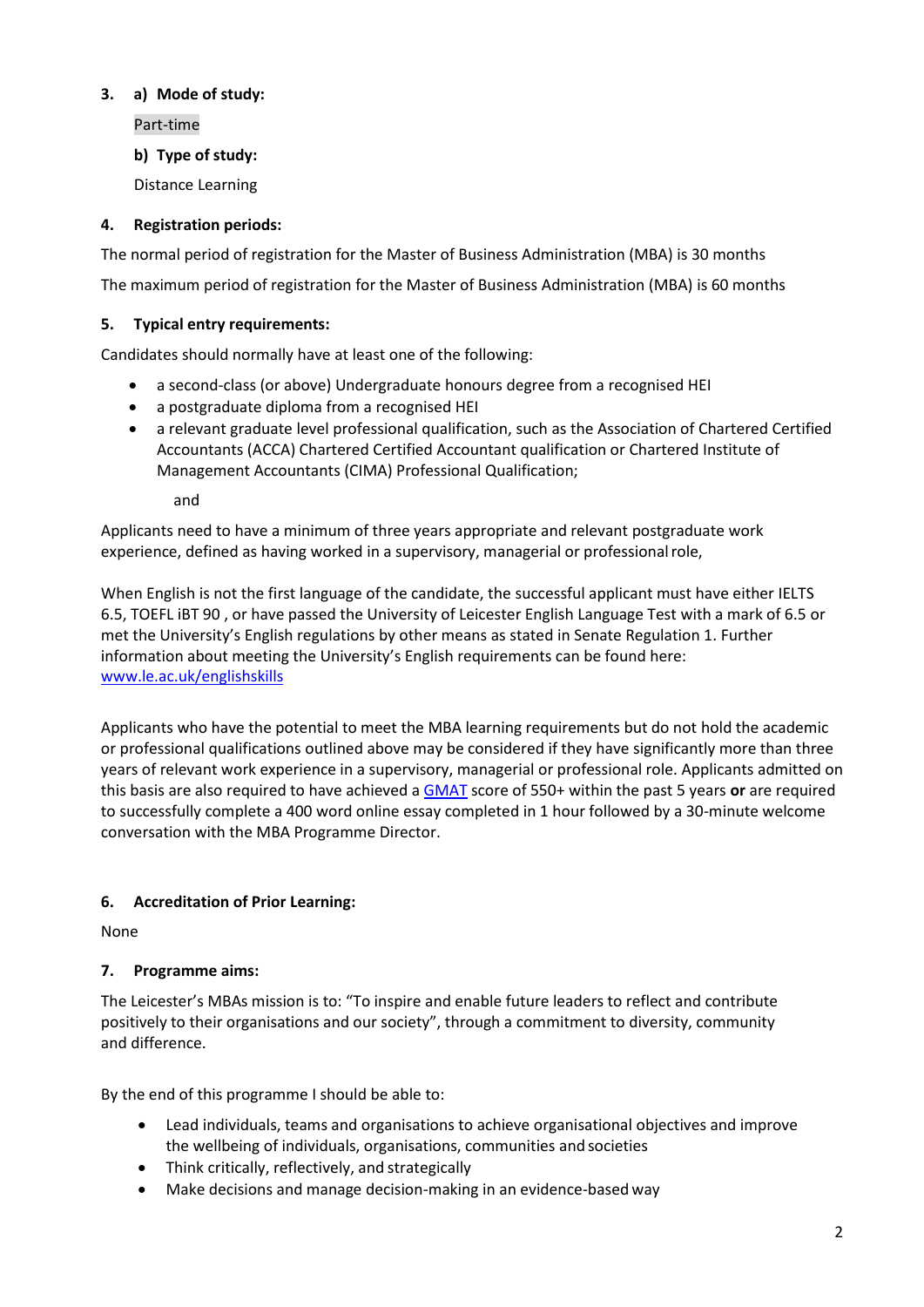- Manage and integrate across functional areas
- Work for an inclusive and sustainable global economy and be generators of sustainable value for my organisation and society at large<sup>1</sup>
- Manage my career and professional development and engage in life-long learning

## **8. Reference points used to inform the programme specification:**

- QAA Benchmarking Statement
- Framework for Higher Education Qualifications (FHEQ)
- UK Quality Code for Higher Education
- [University Assessment Strategy](https://www2.le.ac.uk/offices/sas2/quality/learnteach)
- University of Leicester Periodic Developmental Review Report
- External Examiners' reports (annual)
- United Nations Education for Sustainable Development Goals
- Student Destinations Data
- [University of Leicester Discovery-Led and Discovery-Enabling Learning Strategy2016-2020](http://www2.le.ac.uk/offices/sas2/quality/learnteach)
- [University of Leicester Transferable Skills Framework](https://www2.le.ac.uk/offices/careers-new/first-years/transferable-skills-framework)
- University of Leicester Periodic Developmental Review Report

## External reference points:

- [Association of MBAs \(2016\) MBA Accreditation Criteria. London: Association of Masters in](http://www.mbaworld.com/~/media/Files/Accreditation/MBA-criteria-for-accreditation.ashx)  Business [Administration](http://www.mbaworld.com/~/media/Files/Accreditation/MBA-criteria-for-accreditation.ashx)
- The Association to Advance Collegiate Schools of Business (2016) Eligibility Procedures and [Accreditation Standards for Business Accreditation. Tampa, FL: The Association to Advance](http://www.aacsb.edu/~/media/AACSB/Docs/Accreditation/Standards/2013-bus-standards-update.ashx)  [Collegiate Schools of](http://www.aacsb.edu/~/media/AACSB/Docs/Accreditation/Standards/2013-bus-standards-update.ashx) Business
- The Quality Assurance Agency for Higher Education (2015) Subject Benchmark Statement. [Master's Degrees in Business and Management. \(QAA1235 -](http://www.qaa.ac.uk/en/Publications/Documents/SBS-Business-and%20Management-15.pdf) June 15). Gloucester, UK: The [Quality Assurance Agency for Higher](http://www.qaa.ac.uk/en/Publications/Documents/SBS-Business-and%20Management-15.pdf) Education
- [The United Nations \(2015\) Transforming our world: the 2030 Agenda for Sustainable](https://sustainabledevelopment.un.org/post2015/transformingourworld)  [Development \(](https://sustainabledevelopment.un.org/post2015/transformingourworld)in particular, Sustainable Development Goal 4: Ensure inclusive and equitable quality education and promote lifelong learning opportunities for all)
- [The United Nations Global Compact initiative Principles for Responsible Management](https://www.unglobalcompact.org/docs/issues_doc/PRME/PRME-Info_2012.pdf)  [Education \(PRME\)](https://www.unglobalcompact.org/docs/issues_doc/PRME/PRME-Info_2012.pdf) (2012)
- The Center for Evidence-[Based Management \(CEBMa\) \(2015\) "Evidence](http://www.cebma.org/wp-content/uploads/Evidence-Based-Practice-The-Basic-Principles-vs-Dec-2015.pdf)-Based Practice: The [Basic Principles"](http://www.cebma.org/wp-content/uploads/Evidence-Based-Practice-The-Basic-Principles-vs-Dec-2015.pdf)
- The framework of managerial work requirements and concomitant competencies, developed by Dierdorff and Rubin (Dierdorff et al., 2009) and currently employed as a standard for assessing the relevance of MBA curriculum (Costigan and Brink, 2014; Rubin and Dierdorff, 2009; Rubin and Dierdorff, 2013)<sup>2</sup>.

<sup>&</sup>lt;sup>1</sup> Sustainable development includes "sustainable development and sustainable lifestyles, human rights, gender

equality, a culture of peace and non-violence, global citizenship, and appreciation of cultural diversity and of culture's contribution to sustainable development" (as defined in[. United Nations \(2015\) "Transforming our](https://sustainabledevelopment.un.org/post2015/transformingourworld) [world:](https://sustainabledevelopment.un.org/post2015/transformingourworld)  [the 2030 Agenda for Sustainable Devel](https://sustainabledevelopment.un.org/post2015/transformingourworld)opment", Sustainable Development Goal 4: "Ensure inclusive and equitable quality education and promote lifelong learning opportunities for all")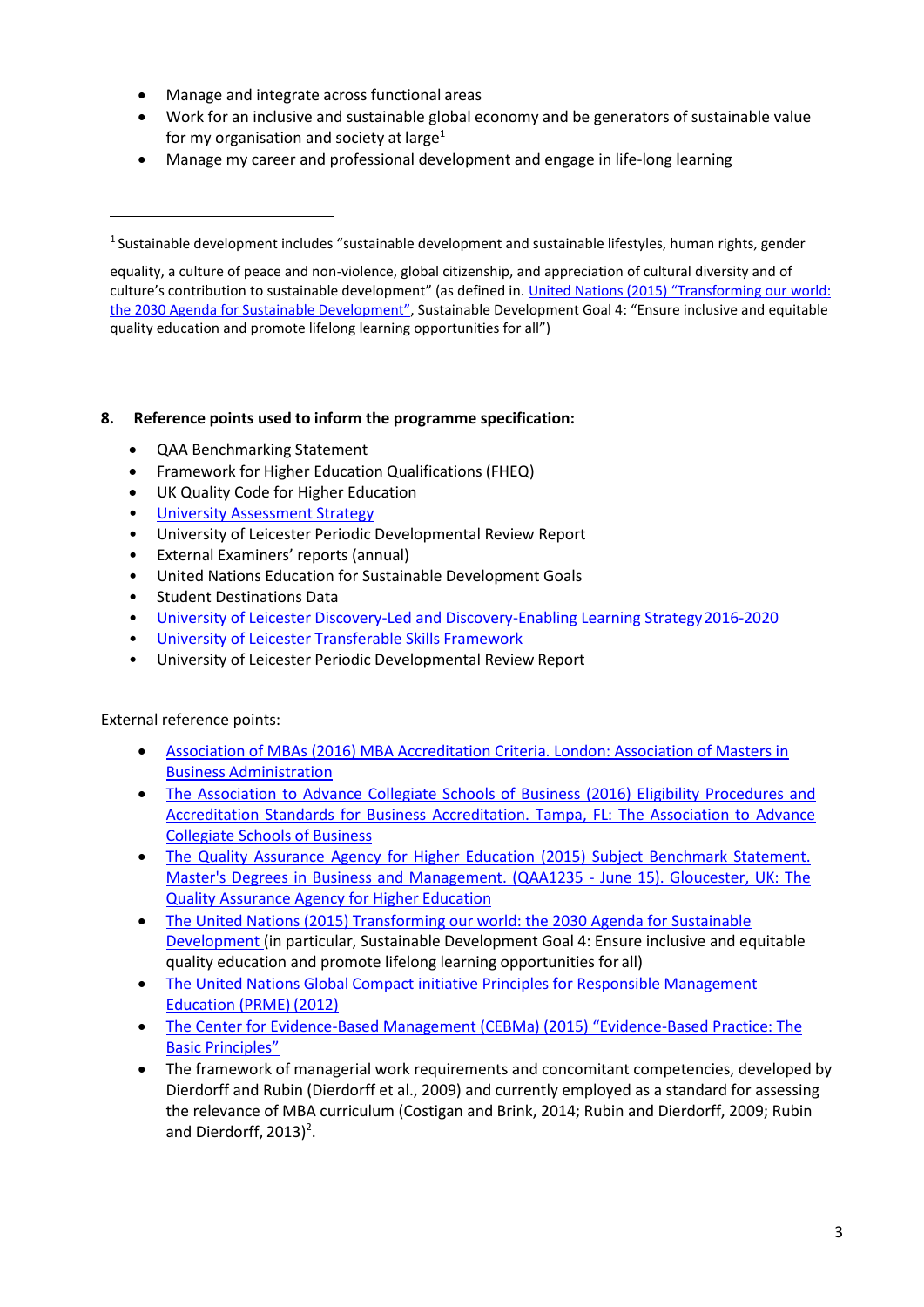<sup>2</sup> Dierdorff EC, Rubin RS and Morgeson FP (2009) The milieu of managerial work: An integrative framework linking work context to role requirements. *Journal of Applied Psychology* 94(4): 972–988.

Costigan RD and Brink KE (2014) Another Perspective on MBA Program Alignment: An Investigation of Learning Goals. *Academy of Management Learning & Education* 14(2): 260-276.

Rubin RS and Dierdorff EC (2009) How Relevant Is the MBA? Assessing the Alignment of Required Curricula and Required Managerial Competencies. Ibid.8): 208–224.

Rubin RS and Dierdorff EC (2013) Buildinga a Better MBA: From a Decade of Critique Toward a Decennium of Creation *Academy of Management Learning & Education* 12(1): 125-141.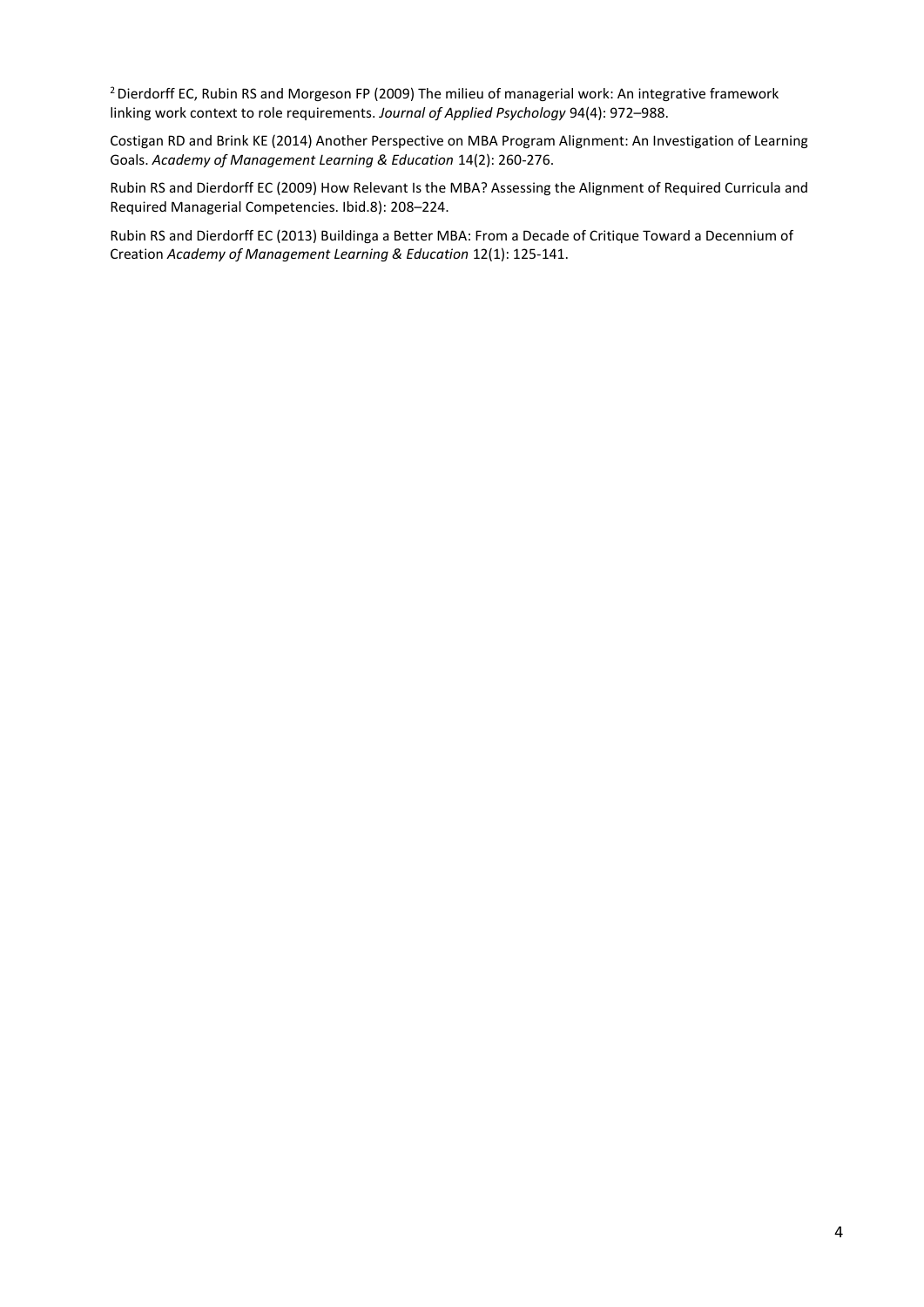# **9. Programme Outcomes:**

Unless otherwise stated, programme outcomes apply to all awards specified in 1. Programme title(s).

|                                   | <b>Intended Learning Outcomes</b>                                                                                                                                                                                                                                                                                | <b>Teaching and Learning</b><br><b>Methods</b>                                                                                                                                                                                                | <b>How Demonstrated?</b>                                                                                                                  |
|-----------------------------------|------------------------------------------------------------------------------------------------------------------------------------------------------------------------------------------------------------------------------------------------------------------------------------------------------------------|-----------------------------------------------------------------------------------------------------------------------------------------------------------------------------------------------------------------------------------------------|-------------------------------------------------------------------------------------------------------------------------------------------|
| (a) Discipline specific knowledge |                                                                                                                                                                                                                                                                                                                  |                                                                                                                                                                                                                                               |                                                                                                                                           |
|                                   |                                                                                                                                                                                                                                                                                                                  | Postgraduate Certificate Level                                                                                                                                                                                                                |                                                                                                                                           |
| a)<br>b)<br>c)<br>d)              | Demonstrate evidence-based knowledge of:<br>Individual and group behaviours in<br>organisations;<br>general management at operational and<br>strategic levels;<br>leadership in and of organisations;<br>strategic human resource management;                                                                    | Online module consisting of units<br>with text, graphics, podcasts,<br>video clips, and interactive<br>exercises<br>Asynchronous (pre-recorded)<br>online lectures (voice over<br>PowerPoint)                                                 | a), b) c) d ) e) f) - MN7701<br>open book examination,<br>assignments, and learning and<br>professional development<br>portfolio (MN7708) |
| e)<br>f)<br>g)                    | interpersonal relations and communications;<br>managing change<br>resources, systems and processes in<br>organisations, including planning and design,<br>production and operations, marketing, and<br>sales/distribution of goods and services, and the<br>management of thereof                                | Faculty-mediated Blackboard<br>lecture discussion forums for<br>questions, answers, comments<br>and peer discussion pertaining to<br>the lecture content and the<br>postings from weekly individual<br>written tasks                          | f); g). h), - MN7702 open book<br>examination, assignments,<br>and learning and professional<br>development portfolio<br>(MN7708)         |
| h)                                | innovation, creativity, intrapreneurial and<br>entrepreneurial behaviour, enterprise<br>development, and the management of<br>thereof                                                                                                                                                                            | Synchronous online seminars<br>entailing students' individual and<br>group oral presentations                                                                                                                                                 |                                                                                                                                           |
| i)                                | financing of organisations, financial<br>management, managerial applications of<br>accounting, microeconomics and<br>macroeconomics                                                                                                                                                                              | (supported by PowerPoint slides),<br>instructor feedback and peer<br>discussion<br>Faculty-mediated Blackboard                                                                                                                                | i), j), k), l), m), n), o) —<br>MN 7702, MN 7703 - open<br>book and written<br>examinations, assignments,                                 |
| j)                                | information and communication technology and<br>information systems, digitization, (big) data and<br>analytics and their business/ organisational and<br>managerial applications;                                                                                                                                | seminar discussion forums for<br>questions, answers, comments<br>and peer discussion pertaining to<br>individual or teamwork-based                                                                                                            | and learning and professional<br>development portfolio<br>(MN7708)                                                                        |
| k)                                | organisational polices and strategies, strategy<br>development and implementation, strategic<br>management,                                                                                                                                                                                                      | written tasks<br>Required and recommended<br>readings of academic journal                                                                                                                                                                     |                                                                                                                                           |
| I)<br>m)                          | risk management and compliance<br>ethics, corporate governance, corporate social<br>responsibility, and sustainability and their                                                                                                                                                                                 | articles<br>Careers support and guidance are                                                                                                                                                                                                  |                                                                                                                                           |
|                                   | implications for management<br>n) the impact of environmental (including<br>economic, political, legal and regulatory,<br>technological, social, and cultural) forces on<br>organisations, in national and international<br>contexts and the globalisation of various aspects<br>of organisations and management | provided<br>alongside the core<br>modules (MN7701, MN7702,<br>MN7703) and option modules<br>(MN7704,<br>MN7705,<br>MN7707)<br>through a series of on-line lectures,<br>seminars and learning activities.<br>Teaching and learning methods are |                                                                                                                                           |
| O)                                | prevalent international business and management<br>standards and regional/national variations in<br>business and management regulations, norms and<br>practices                                                                                                                                                  | designed to encourage critical<br>reflection on the part of the<br>learner in order to support a<br>reflexive approach to their own<br>career path and professional<br>practice experiences.                                                  |                                                                                                                                           |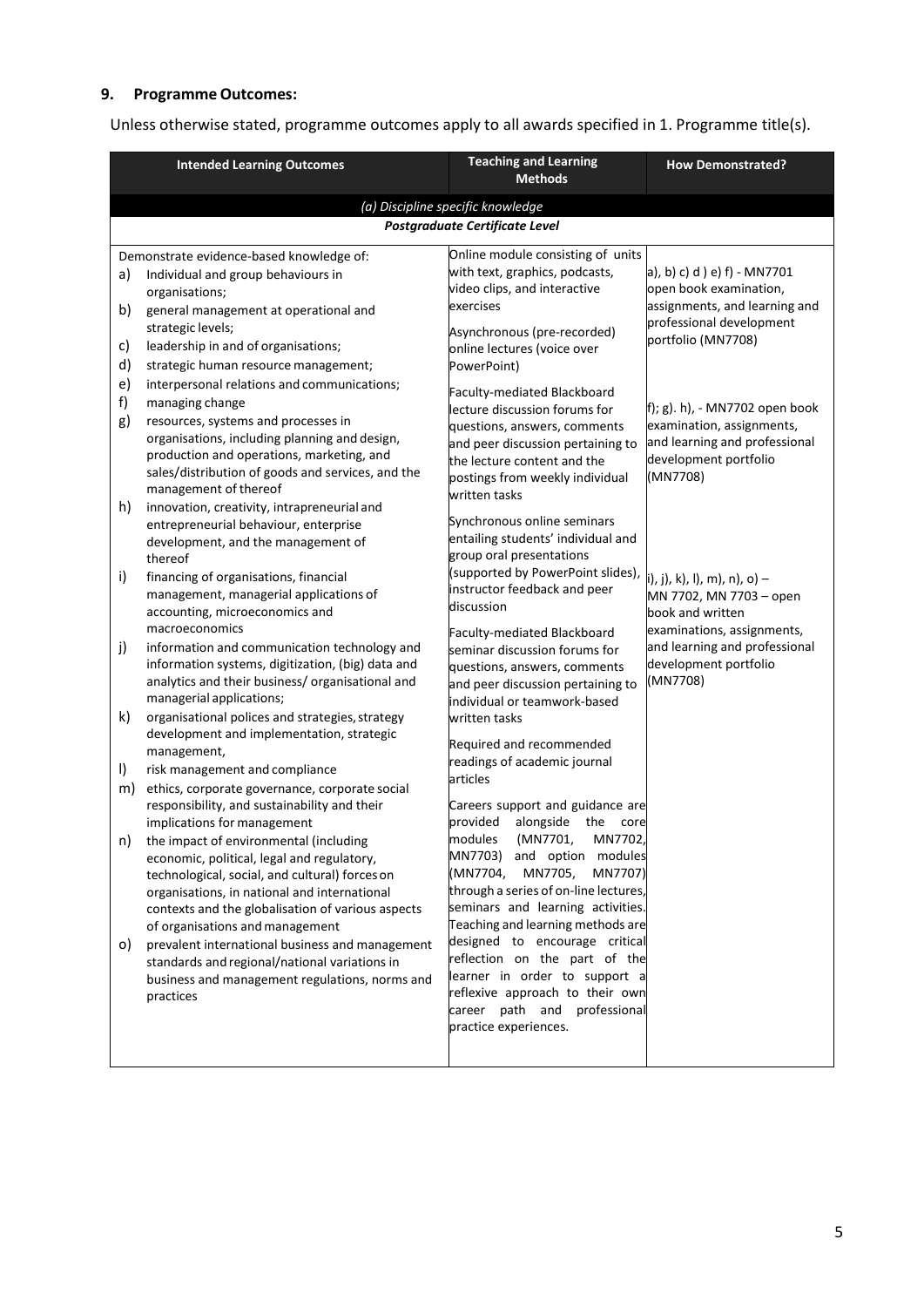| <b>Intended Learning Outcomes</b>                                                                                                                                  | <b>Teaching and Learning</b><br><b>Methods</b>                                                                                                                                                                                                                                                                                                                                                                                                         | <b>How Demonstrated?</b>                                                                                                                                                    |
|--------------------------------------------------------------------------------------------------------------------------------------------------------------------|--------------------------------------------------------------------------------------------------------------------------------------------------------------------------------------------------------------------------------------------------------------------------------------------------------------------------------------------------------------------------------------------------------------------------------------------------------|-----------------------------------------------------------------------------------------------------------------------------------------------------------------------------|
| Postgraduate Diploma Level (Specialisms)                                                                                                                           |                                                                                                                                                                                                                                                                                                                                                                                                                                                        |                                                                                                                                                                             |
| In addition to the above, demonstrate advanced<br>knowledge of a specialist area out of the following three<br>areas:<br>1.<br>Strategic human resource management | Online module consisting of units<br>with text, graphics, podcasts,<br>video clips, and interactive<br>exercises<br>Asynchronous (pre-recorded)<br>online lectures (voice over<br>PowerPoint)<br>Faculty-mediated Blackboard<br>lecture discussion forums for<br>questions, answers, comments<br>and peer discussion pertaining to                                                                                                                     | MN7701, MN7707-<br>1.<br>open book<br>examination, Individual<br>assignments, group<br>assignment, and<br>learning and<br>professional<br>development portfolio<br>(MN7708) |
| 2.<br>Corporate finance                                                                                                                                            | the lecture content and the<br>postings from weekly individual<br>written tasks<br>Synchronous online seminars<br>entailing students' individual and<br>group oral presentations<br>(supported by PowerPoint slides),<br>instructor feedback and peer<br>discussion                                                                                                                                                                                    | 2.<br>MN7703, MN7705-<br>written examination,<br>Individual and group<br>assignments, and<br>learning and<br>professional<br>development portfolio<br>(MN7708)              |
| 3.<br>Managing international branding,<br>communications, and marketing relationships                                                                              | Faculty-mediated Blackboard<br>seminar discussion forums for<br>questions, answers, comments<br>and peer discussion pertaining to<br>individual or teamwork-based<br>written tasks<br>Required and recommended<br>readings of academic journal<br>articles<br>Careers support and guidance are                                                                                                                                                         | MN7702 & MN7704 -<br>3.<br>Individual and group<br>assignments, and<br>learning and<br>professional<br>development portfolio<br>(MN7708)                                    |
|                                                                                                                                                                    | provided<br>alongside<br>the<br>core<br>modules<br>(MN7701,<br>MN7702,<br>MN7703) and option modules<br>(MN7704, MN7705,<br>MN7707)<br>through a series of on-line lectures,<br>seminars and learning activities.<br>Teaching and learning methods are<br>designed to encourage critical<br>reflection on the part of the<br>learner in order to support a<br>reflexive approach to their own<br>career path and professional<br>practice experiences. |                                                                                                                                                                             |
| <b>Master Level</b>                                                                                                                                                |                                                                                                                                                                                                                                                                                                                                                                                                                                                        |                                                                                                                                                                             |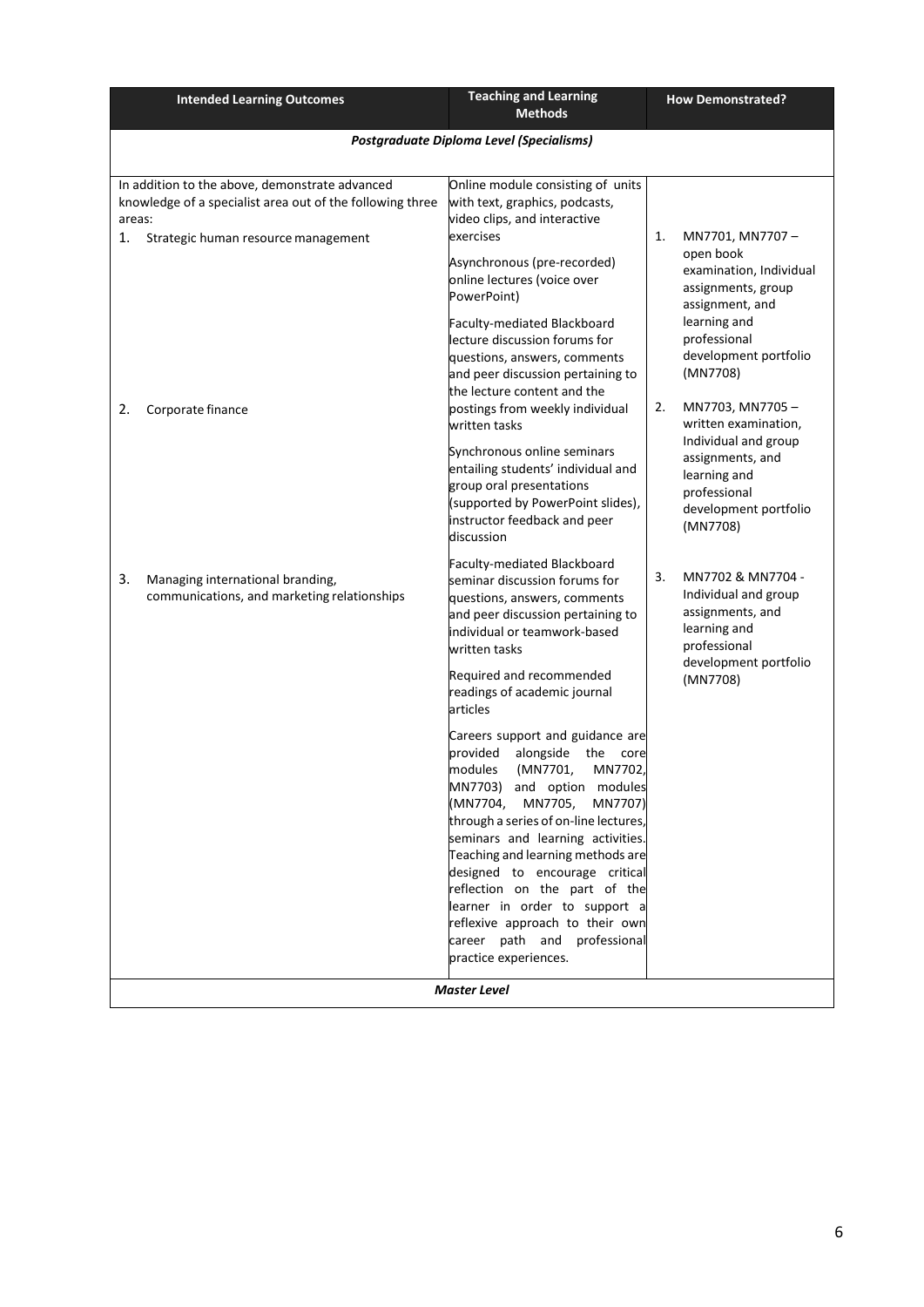| In addition to the above, demonstrate    | Online module consisting of 10                                     | MBA project (MN7709) |
|------------------------------------------|--------------------------------------------------------------------|----------------------|
| knowledge of organisational research and | units with text and graphics                                       |                      |
| consultancy methods                      |                                                                    |                      |
|                                          | Further required readings from a<br>textbook and recommended       |                      |
|                                          | readings from academic literature                                  |                      |
|                                          |                                                                    |                      |
|                                          | Asynchronous (pre-recorded)                                        |                      |
|                                          | online lectures (voice over                                        |                      |
|                                          | PowerPoint)                                                        |                      |
|                                          | Faculty-mediated Blackboard                                        |                      |
|                                          | lecture discussion forums for                                      |                      |
|                                          | questions, answers, comments                                       |                      |
|                                          | and peer discussion pertaining to                                  |                      |
|                                          | the lecture content                                                |                      |
|                                          | Synchronous online seminars                                        |                      |
|                                          | entailing students' individual oral                                |                      |
|                                          | presentations (supported by                                        |                      |
|                                          | PowerPoint slides), instructor                                     |                      |
|                                          | feedback and peer discussion.                                      |                      |
|                                          | Each seminar pertains to a<br>particular key stage in planning     |                      |
|                                          | and undertaking a research                                         |                      |
|                                          | project, including formulating the                                 |                      |
|                                          | research question, preliminary                                     |                      |
|                                          | literature/research evidence                                       |                      |
|                                          | review, research design, data                                      |                      |
|                                          | collection methods, ethical                                        |                      |
|                                          | approval, initial analysis results,                                |                      |
|                                          | and writing up of the project                                      |                      |
|                                          | report. Students present brief<br>summaries of these and report on |                      |
|                                          | progress                                                           |                      |
|                                          |                                                                    |                      |
|                                          | Faculty-mediated Blackboard                                        |                      |
|                                          | seminar discussion forums for                                      |                      |
|                                          | questions, answers, comments<br>and peer discussion pertaining to  |                      |
|                                          | the individual written tasks for the                               |                      |
|                                          | seminars                                                           |                      |
|                                          |                                                                    |                      |
|                                          | Individual online, telephone or                                    |                      |
|                                          | face-to-face meetings between a<br>student and their Project       |                      |
|                                          | Supervisor                                                         |                      |
|                                          |                                                                    |                      |
|                                          | Blackboard discussion forums for                                   |                      |
|                                          | individual asynchronous<br>discussions between a student           |                      |
|                                          | and their Project Supervisor                                       |                      |
|                                          |                                                                    |                      |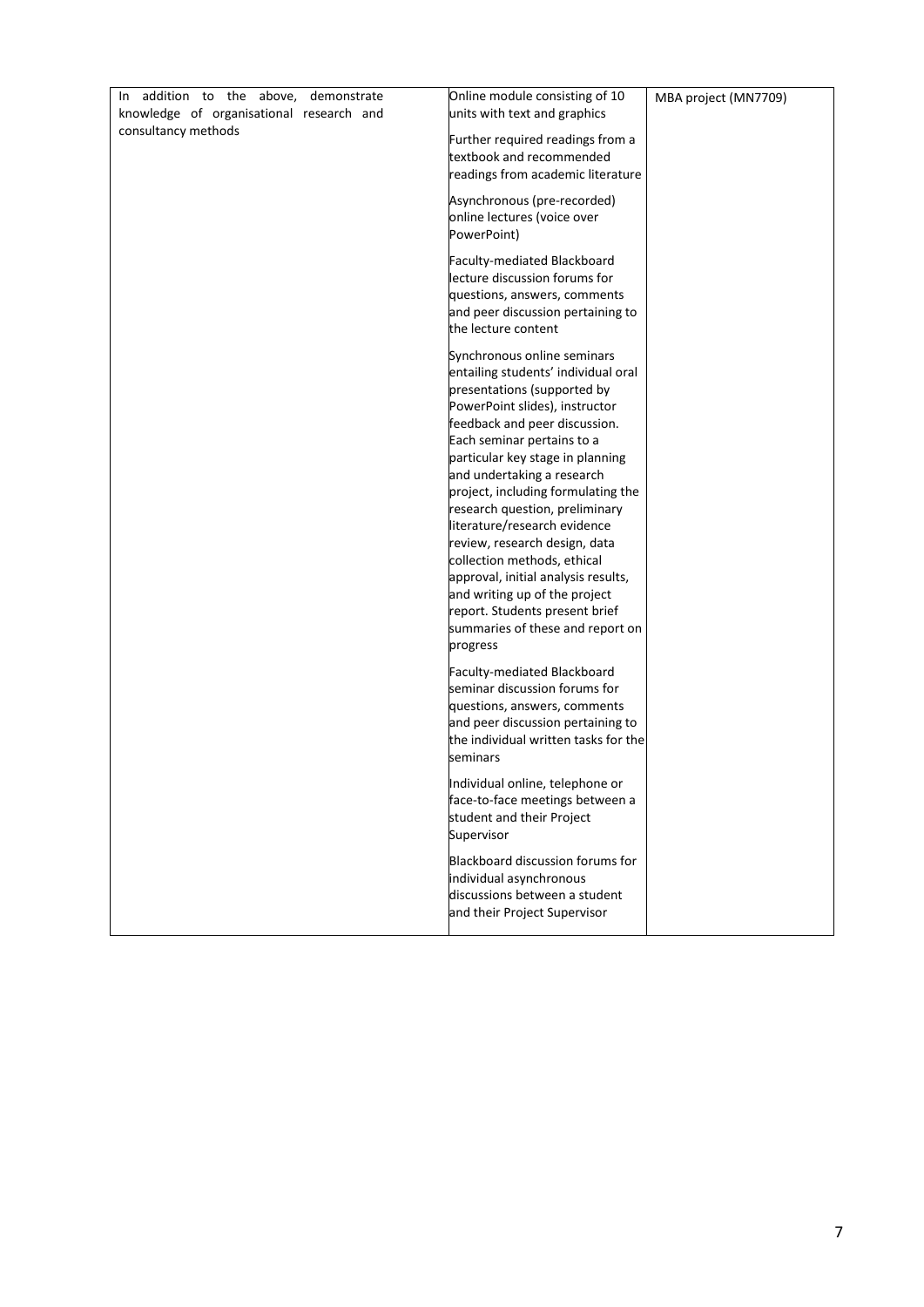| (b) Subject-specific/managerial and transferable skills<br><b>Critical thinking</b>                                                                                                                                                                                                                                                                                    |                                                                                                                                                                                                                                                                                                                                                                                                                                          |
|------------------------------------------------------------------------------------------------------------------------------------------------------------------------------------------------------------------------------------------------------------------------------------------------------------------------------------------------------------------------|------------------------------------------------------------------------------------------------------------------------------------------------------------------------------------------------------------------------------------------------------------------------------------------------------------------------------------------------------------------------------------------------------------------------------------------|
|                                                                                                                                                                                                                                                                                                                                                                        |                                                                                                                                                                                                                                                                                                                                                                                                                                          |
|                                                                                                                                                                                                                                                                                                                                                                        |                                                                                                                                                                                                                                                                                                                                                                                                                                          |
| with text, graphics, podcasts,<br>video clips, and interactive<br>exercises<br>Asynchronous (pre-recorded)<br>online lectures (voice over<br>PowerPoint)<br>Faculty-mediated Blackboard<br>lecture discussion forums for<br>questions, answers, comments<br>and peer discussion pertaining to<br>the lecture content and the<br>postings from weekly individual        | MN7701, MN7702, MN7703,<br>MN7704, MN 7705,<br>MN7707. Written<br>examinations, assignments,<br>and learning and<br>professional development<br>portfolio (MN7708)                                                                                                                                                                                                                                                                       |
| Synchronous online seminars<br>entailing students' individual and<br>group oral presentations<br>(supported by PowerPoint slides),<br>instructor feedback and peer<br>discussion<br>Faculty-mediated Blackboard<br>seminar discussion forums for<br>questions, answers, comments<br>and peer discussion pertaining to<br>individual or teamwork-based<br>written tasks |                                                                                                                                                                                                                                                                                                                                                                                                                                          |
| Required and recommended<br>readings of academic journal<br>articles<br>provided<br>(MN7701,<br>MN7702,<br>modules<br>through a series of on-line lectures,<br>seminars and learning activities.<br>practice experiences.                                                                                                                                              |                                                                                                                                                                                                                                                                                                                                                                                                                                          |
|                                                                                                                                                                                                                                                                                                                                                                        | Online module consisting of units<br>written tasks<br>Careers support and guidance are<br>alongside the core<br>MN7703) and option modules<br>(MN7704, MN7705, MN7707)<br>Teaching and learning methods are<br>designed to encourage critical<br>reflection on the part of the<br>learner in order to support a<br>reflexive approach to their own<br>career path and professional<br>Creative thinking, innovation and entrepreneurship |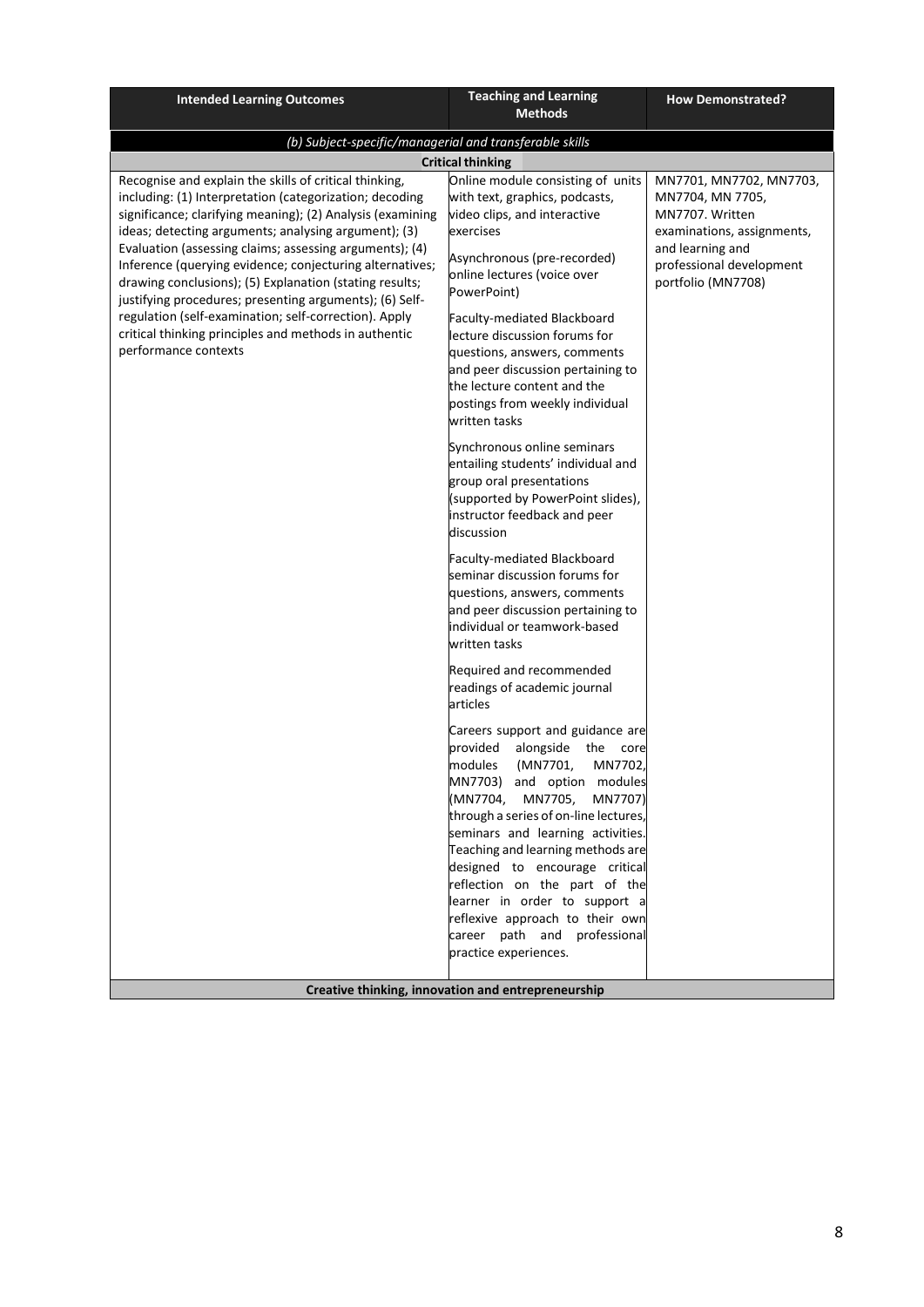| Explain the role, nature, and different forms of                                                                                                                                 | Online module consisting of units                                                                                                                                                                                                                                                                                                                                                                                                                                                       | MN7702 - Open book        |
|----------------------------------------------------------------------------------------------------------------------------------------------------------------------------------|-----------------------------------------------------------------------------------------------------------------------------------------------------------------------------------------------------------------------------------------------------------------------------------------------------------------------------------------------------------------------------------------------------------------------------------------------------------------------------------------|---------------------------|
| innovation and entrepreneurship. Identify the key                                                                                                                                | with text, graphics, podcasts,                                                                                                                                                                                                                                                                                                                                                                                                                                                          | examination, assignments, |
| organisational factors that help or hinder innovative                                                                                                                            | video clips, and interactive                                                                                                                                                                                                                                                                                                                                                                                                                                                            | and learning and          |
| activity within an organisation. Analyse how ideas are                                                                                                                           | exercises                                                                                                                                                                                                                                                                                                                                                                                                                                                                               | professional development  |
| generated, developed, and shaped during the<br>innovation process. Apply creative thinking and<br>innovative and entrepreneurial approaches in authentic<br>performance contexts | Asynchronous (pre-recorded)<br>online lectures (voice over<br>PowerPoint)                                                                                                                                                                                                                                                                                                                                                                                                               | portfolio                 |
|                                                                                                                                                                                  | Faculty-mediated Blackboard<br>lecture discussion forums for<br>questions, answers, comments<br>and peer discussion pertaining to<br>the lecture content and the<br>postings from weekly individual<br>written tasks                                                                                                                                                                                                                                                                    |                           |
|                                                                                                                                                                                  | Synchronous online seminars<br>entailing students' individual and<br>group oral presentations<br>(supported by PowerPoint slides),<br>instructor feedback and peer<br>discussion                                                                                                                                                                                                                                                                                                        |                           |
|                                                                                                                                                                                  | Faculty-mediated Blackboard<br>seminar discussion forums for<br>questions, answers, comments<br>and peer discussion pertaining to<br>individual or teamwork-based<br>written tasks                                                                                                                                                                                                                                                                                                      |                           |
|                                                                                                                                                                                  | Required and recommended<br>readings of academic journal<br>articles                                                                                                                                                                                                                                                                                                                                                                                                                    |                           |
|                                                                                                                                                                                  | Careers support and guidance are<br>provided alongside the<br>core<br>(MN7701,<br>modules<br>MN7702,<br>MN7703) and option modules<br>(MN7704,<br>MN7705,<br>MN7707)<br>through a series of on-line lectures,<br>seminars and learning activities.<br>Teaching and learning methods are<br>designed to encourage critical<br>reflection on the part of the<br>learner in order to support a<br>reflexive approach to their own<br>career path and professional<br>practice experiences. |                           |
|                                                                                                                                                                                  |                                                                                                                                                                                                                                                                                                                                                                                                                                                                                         |                           |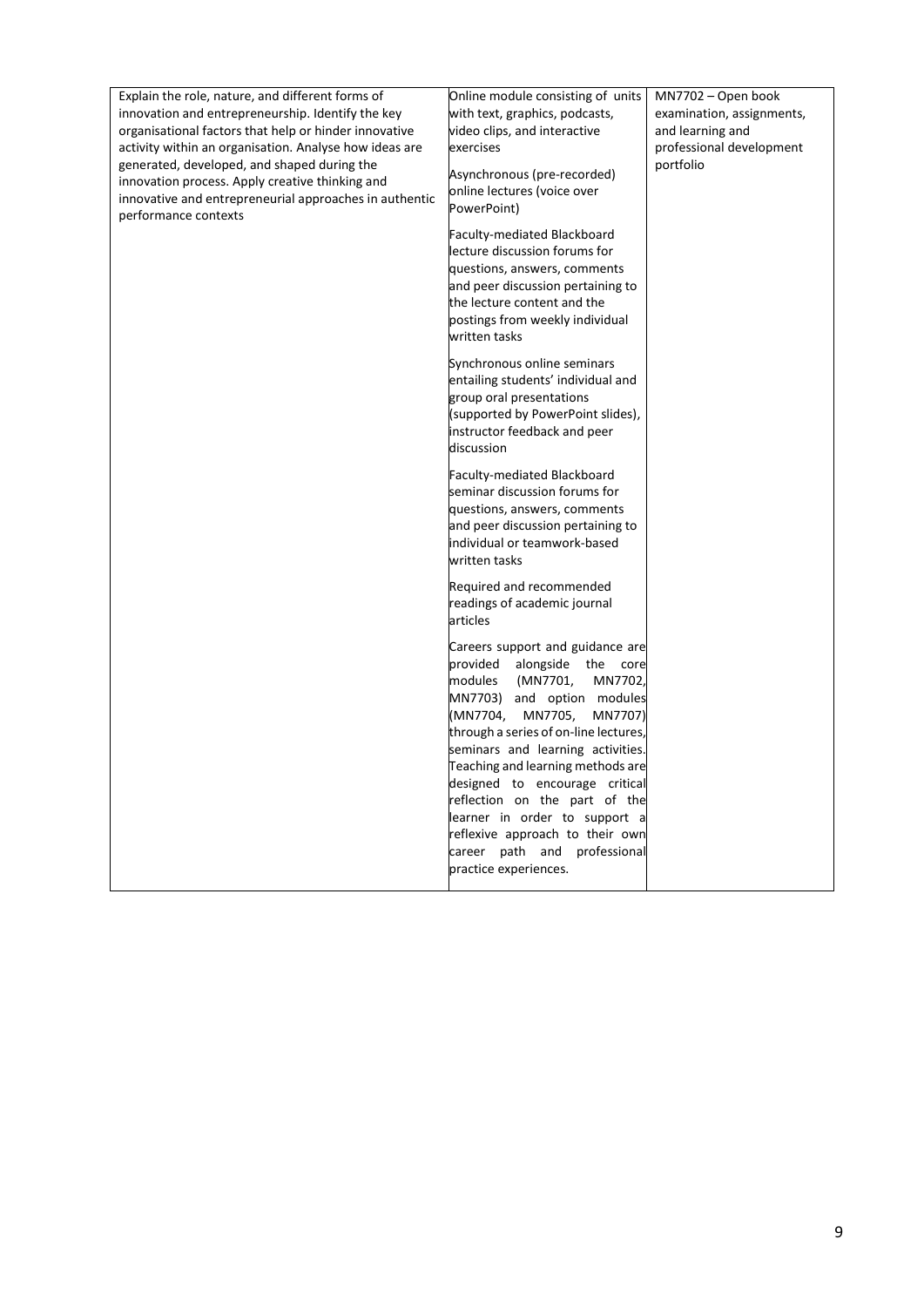| <b>Intended Learning Outcomes</b>                                                                                                                                                                                                                                                                                              | <b>Teaching and Learning</b><br><b>Methods</b>                                                                                                                                                                                                                                                                                                                                                                                                                                             | <b>How Demonstrated?</b>                                                                                           |
|--------------------------------------------------------------------------------------------------------------------------------------------------------------------------------------------------------------------------------------------------------------------------------------------------------------------------------|--------------------------------------------------------------------------------------------------------------------------------------------------------------------------------------------------------------------------------------------------------------------------------------------------------------------------------------------------------------------------------------------------------------------------------------------------------------------------------------------|--------------------------------------------------------------------------------------------------------------------|
|                                                                                                                                                                                                                                                                                                                                | <b>Strategic thinking</b>                                                                                                                                                                                                                                                                                                                                                                                                                                                                  |                                                                                                                    |
| Summarise and apply the principal concepts,<br>frameworks and techniques of strategic<br>management, critically, in different contexts of<br>application. Apply a structured approach to the<br>analysis of complex strategic and financial decision-<br>making problems, utilising relevant management<br>information systems | Online module consisting of units<br>with text, graphics, podcasts,<br>video clips, and interactive<br>exercises<br>Asynchronous (pre-recorded)<br>online lectures (voice over<br>PowerPoint)                                                                                                                                                                                                                                                                                              | MN7703 - Written<br>examination, assignments<br>and learning and<br>professional development<br>portfolio (MN7709) |
|                                                                                                                                                                                                                                                                                                                                | Faculty-mediated Blackboard<br>lecture discussion forums for<br>questions, answers, comments<br>and peer discussion pertaining to<br>the lecture content and the<br>postings from weekly individual<br>written tasks                                                                                                                                                                                                                                                                       |                                                                                                                    |
|                                                                                                                                                                                                                                                                                                                                | Synchronous online seminars<br>entailing students' individual and<br>group oral presentations<br>(supported by PowerPoint slides),<br>instructor feedback and peer<br>discussion                                                                                                                                                                                                                                                                                                           |                                                                                                                    |
|                                                                                                                                                                                                                                                                                                                                | Faculty-mediated Blackboard<br>seminar discussion forums for<br>questions, answers, comments<br>and peer discussion pertaining to<br>individual or teamwork-based<br>written tasks                                                                                                                                                                                                                                                                                                         |                                                                                                                    |
|                                                                                                                                                                                                                                                                                                                                | Required and recommended<br>readings of academic journal<br>articles                                                                                                                                                                                                                                                                                                                                                                                                                       |                                                                                                                    |
|                                                                                                                                                                                                                                                                                                                                | Careers support and guidance are<br>provided<br>alongside the core<br>MN7702,<br>modules<br>(MN7701,<br>MN7703)<br>and option modules<br>(MN7704,<br>MN7705,<br>MN7707)<br>through a series of on-line lectures,<br>seminars and learning activities.<br>Teaching and learning methods are<br>designed to encourage critical<br>reflection on the part of the<br>learner in order to support a<br>reflexive approach to their own<br>career path and professional<br>practice experiences. |                                                                                                                    |
|                                                                                                                                                                                                                                                                                                                                | Decision making and problem solving                                                                                                                                                                                                                                                                                                                                                                                                                                                        |                                                                                                                    |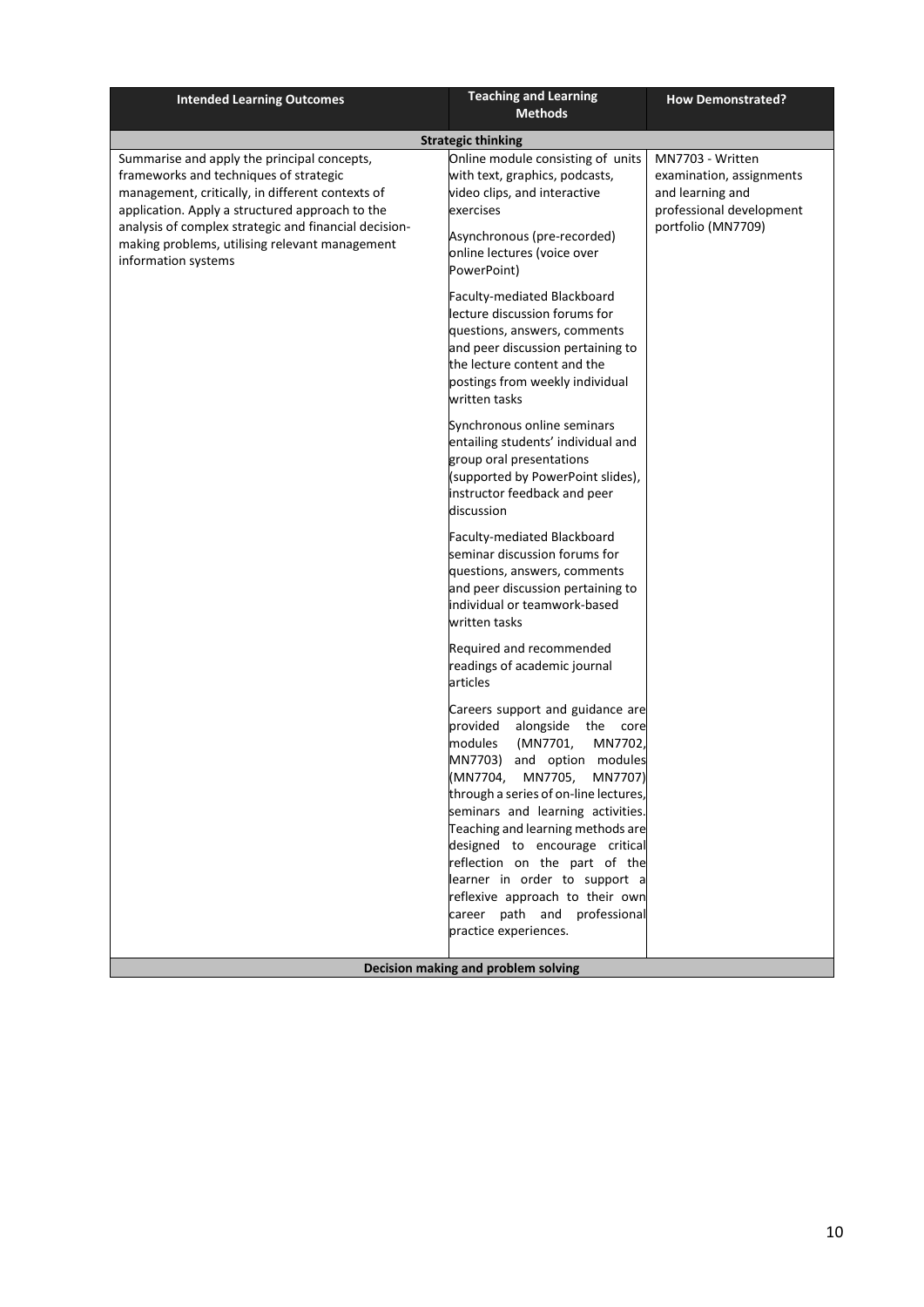| Apply the knowledge of decision making on individual,                             | Online module consisting of units                                   | MN7703 Written                                 |
|-----------------------------------------------------------------------------------|---------------------------------------------------------------------|------------------------------------------------|
| group and organisational levels in the context of<br>authentic performance tasks. | with text, graphics, podcasts,<br>video clips, and interactive      | examinations, assignments,<br>and learning and |
| Identify individual, group and organisational problems                            | exercises                                                           | professional development                       |
| pertaining to general management; apply relevant                                  |                                                                     | portfolio (MN7708)                             |
| subject knowledge to generate multiple alternative                                | Asynchronous (pre-recorded)                                         |                                                |
| solutions; evaluate solutions based on relevant criteria                          | online lectures (voice over<br>PowerPoint)                          |                                                |
| (e.g., effectiveness, efficiency, sustainability)                                 |                                                                     |                                                |
|                                                                                   | Faculty-mediated Blackboard<br>lecture discussion forums for        |                                                |
|                                                                                   | questions, answers, comments                                        |                                                |
|                                                                                   | and peer discussion pertaining to                                   |                                                |
|                                                                                   | the lecture content and the                                         |                                                |
|                                                                                   | postings from weekly individual                                     |                                                |
|                                                                                   | written tasks                                                       |                                                |
|                                                                                   | Synchronous online seminars                                         |                                                |
|                                                                                   | entailing students' individual and                                  |                                                |
|                                                                                   | group oral presentations<br>(supported by PowerPoint slides),       |                                                |
|                                                                                   | instructor feedback and peer                                        |                                                |
|                                                                                   | discussion                                                          |                                                |
|                                                                                   | Faculty-mediated Blackboard                                         |                                                |
|                                                                                   | seminar discussion forums for                                       |                                                |
|                                                                                   | questions, answers, comments                                        |                                                |
|                                                                                   | and peer discussion pertaining to                                   |                                                |
|                                                                                   | individual or teamwork-based<br>written tasks                       |                                                |
|                                                                                   |                                                                     |                                                |
|                                                                                   | Required and recommended                                            |                                                |
|                                                                                   | readings of academic journal<br>articles                            |                                                |
|                                                                                   |                                                                     |                                                |
|                                                                                   | Careers support and guidance are<br>core                            |                                                |
|                                                                                   | provided alongside the<br>modules<br>(MN7701,<br>MN7702,            |                                                |
|                                                                                   | MN7703) and option modules                                          |                                                |
|                                                                                   | (MN7704,<br>MN7705,<br>MN7707)                                      |                                                |
|                                                                                   | through a series of on-line lectures,                               |                                                |
|                                                                                   | seminars and learning activities.                                   |                                                |
|                                                                                   | Teaching and learning methods are<br>designed to encourage critical |                                                |
|                                                                                   | reflection on the part of the                                       |                                                |
|                                                                                   | learner in order to support a                                       |                                                |
|                                                                                   | reflexive approach to their own                                     |                                                |
|                                                                                   | career path and professional                                        |                                                |
|                                                                                   | practice experiences.                                               |                                                |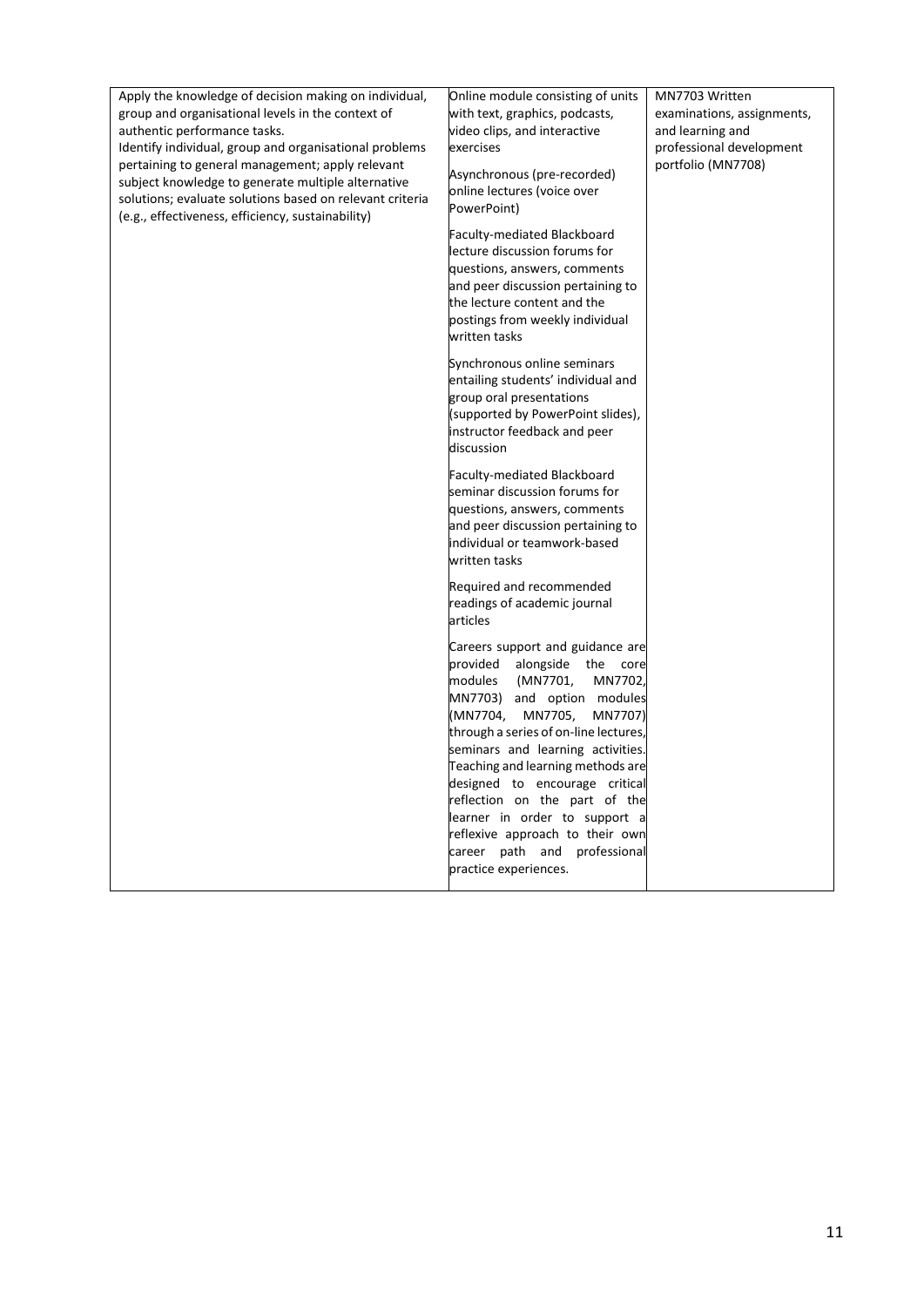| <b>Intended Learning Outcomes</b>                                                                                                                                       | <b>Teaching and Learning</b><br><b>Methods</b>                                                                                                                                                                                                                                                                                                                                                                                                                                             | <b>How Demonstrated?</b>                                                                    |
|-------------------------------------------------------------------------------------------------------------------------------------------------------------------------|--------------------------------------------------------------------------------------------------------------------------------------------------------------------------------------------------------------------------------------------------------------------------------------------------------------------------------------------------------------------------------------------------------------------------------------------------------------------------------------------|---------------------------------------------------------------------------------------------|
| Information and communication technology and systems, data and analytics                                                                                                |                                                                                                                                                                                                                                                                                                                                                                                                                                                                                            |                                                                                             |
| Apply the knowledge of information (including digital)                                                                                                                  | Online module consisting of units                                                                                                                                                                                                                                                                                                                                                                                                                                                          | MN7702 & MN7704 - open                                                                      |
| and communication technologies and systems and of<br>digitization, business 'big' data and analytics in<br>management in the context of authentic performance<br>tasks. | with text, graphics, podcasts,<br>video clips, and interactive<br>exercises                                                                                                                                                                                                                                                                                                                                                                                                                | book examination,<br>assignments, and learning<br>and professional<br>development portfolio |
|                                                                                                                                                                         | Asynchronous (pre-recorded)<br>online lectures (voice over<br>PowerPoint)                                                                                                                                                                                                                                                                                                                                                                                                                  |                                                                                             |
|                                                                                                                                                                         | Faculty-mediated Blackboard<br>lecture discussion forums for                                                                                                                                                                                                                                                                                                                                                                                                                               |                                                                                             |
|                                                                                                                                                                         | questions, answers, comments<br>and peer discussion pertaining to<br>the lecture content and the<br>postings from weekly individual<br>written tasks                                                                                                                                                                                                                                                                                                                                       |                                                                                             |
|                                                                                                                                                                         | Synchronous online seminars<br>entailing students' individual and<br>group oral presentations<br>(supported by PowerPoint slides),<br>instructor feedback and peer<br>discussion                                                                                                                                                                                                                                                                                                           |                                                                                             |
|                                                                                                                                                                         | Faculty-mediated Blackboard<br>seminar discussion forums for<br>questions, answers, comments<br>and peer discussion pertaining to<br>individual or teamwork-based<br>written tasks                                                                                                                                                                                                                                                                                                         |                                                                                             |
|                                                                                                                                                                         | Required and recommended<br>readings of academic journal<br>articles                                                                                                                                                                                                                                                                                                                                                                                                                       |                                                                                             |
|                                                                                                                                                                         | Careers support and guidance are<br>provided<br>alongside the core<br>modules<br>(MN7701,<br>MN7702,<br>MN7703)<br>and option modules<br>(MN7704,<br>MN7705,<br>MN7707)<br>through a series of on-line lectures,<br>seminars and learning activities.<br>Teaching and learning methods are<br>designed to encourage critical<br>reflection on the part of the<br>learner in order to support a<br>reflexive approach to their own<br>career path and professional<br>practice experiences. |                                                                                             |
|                                                                                                                                                                         | Reflective thinking and self-awareness                                                                                                                                                                                                                                                                                                                                                                                                                                                     |                                                                                             |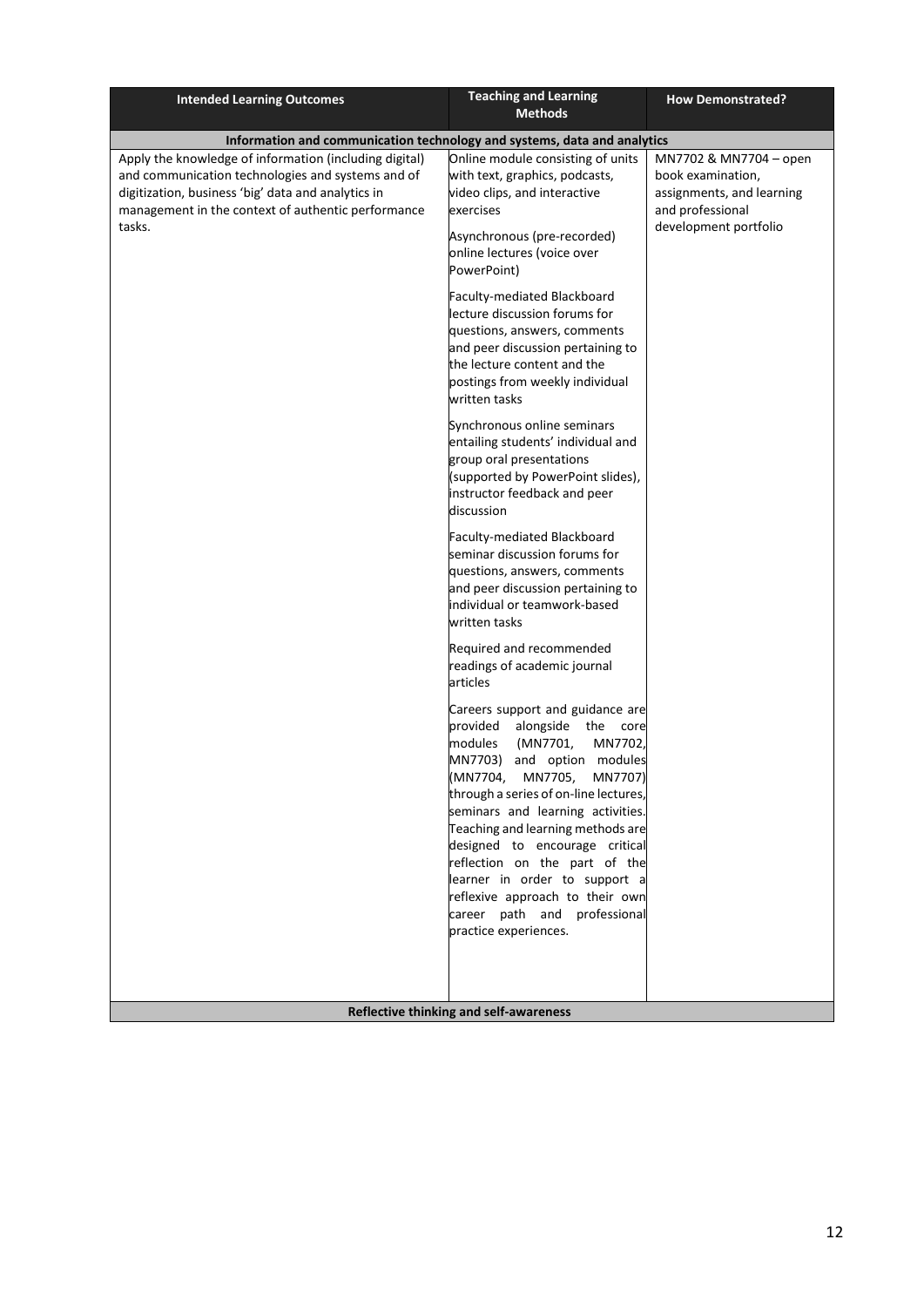| Apply the knowledge of organisational behaviour to        | Online module consisting of units                                                                                                                                                                                    | MN7701 - open book        |
|-----------------------------------------------------------|----------------------------------------------------------------------------------------------------------------------------------------------------------------------------------------------------------------------|---------------------------|
| reflect on one's own skills, abilities and personality,   | with text, graphics, podcasts,                                                                                                                                                                                       | examination, assignments, |
| values and attitudes, and leadership, conflict resolution | video clips, and interactive                                                                                                                                                                                         | and learning and          |
| and negotiation styles                                    | exercises                                                                                                                                                                                                            | professional development  |
|                                                           | Asynchronous (pre-recorded)<br>online lectures (voice over                                                                                                                                                           | portfolio (MN7708)        |
|                                                           | PowerPoint)                                                                                                                                                                                                          |                           |
|                                                           | Faculty-mediated Blackboard<br>lecture discussion forums for<br>questions, answers, comments<br>and peer discussion pertaining to<br>the lecture content and the<br>postings from weekly individual<br>written tasks |                           |
|                                                           | Synchronous online seminars<br>entailing students' individual and<br>group oral presentations<br>(supported by PowerPoint slides),<br>instructor feedback and peer<br>discussion                                     |                           |
|                                                           | Faculty-mediated Blackboard<br>seminar discussion forums for<br>questions, answers, comments<br>and peer discussion pertaining to                                                                                    |                           |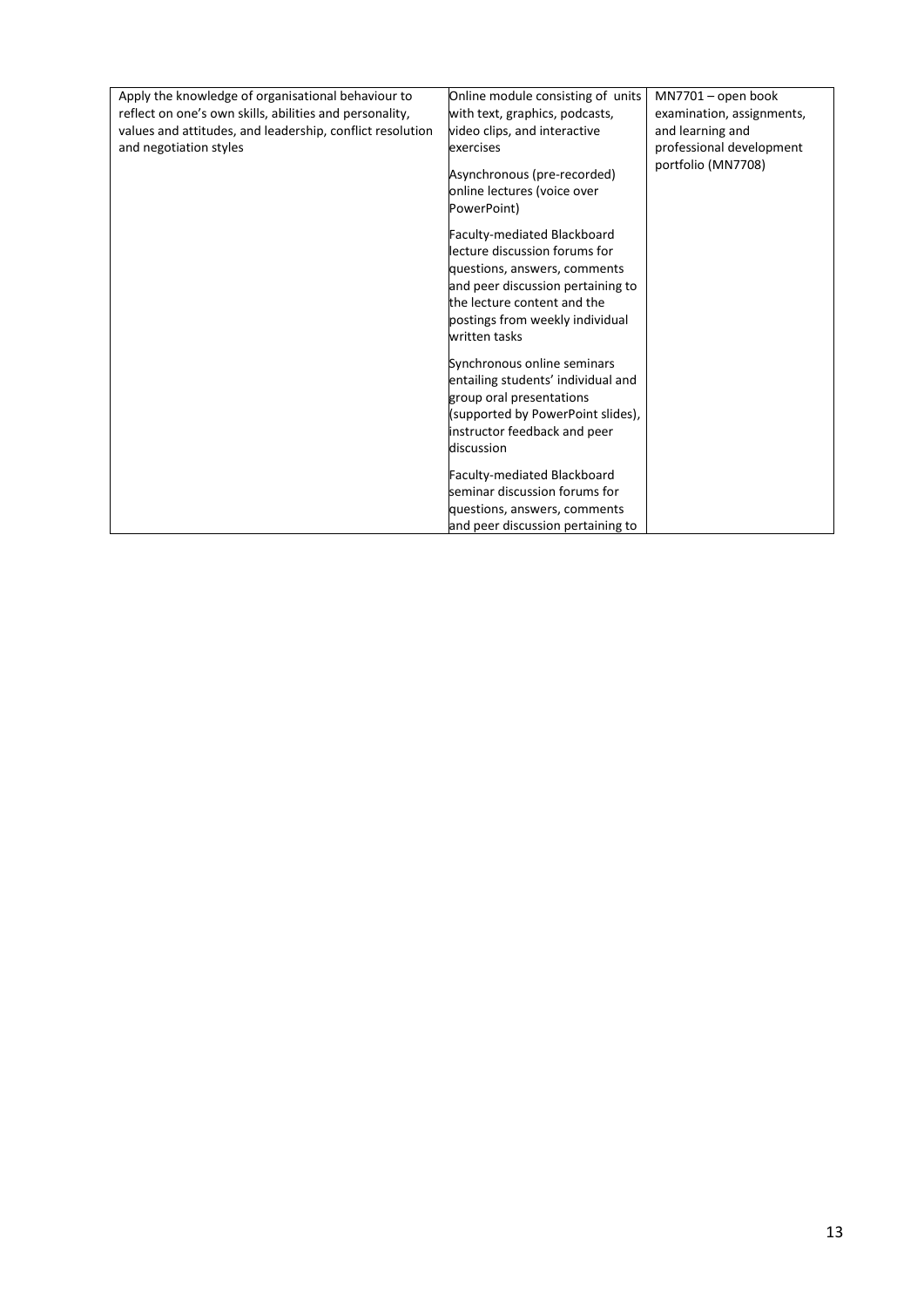| <b>Intended Learning Outcomes</b>                                                                                                                                                                                                                                | <b>Teaching and Learning</b><br><b>Methods</b>                                                                                                                                                                                                                                                                                                                                                                                                                                                                                                                                                                                                                                                         | <b>How Demonstrated?</b> |
|------------------------------------------------------------------------------------------------------------------------------------------------------------------------------------------------------------------------------------------------------------------|--------------------------------------------------------------------------------------------------------------------------------------------------------------------------------------------------------------------------------------------------------------------------------------------------------------------------------------------------------------------------------------------------------------------------------------------------------------------------------------------------------------------------------------------------------------------------------------------------------------------------------------------------------------------------------------------------------|--------------------------|
|                                                                                                                                                                                                                                                                  | Organisational research and consulting                                                                                                                                                                                                                                                                                                                                                                                                                                                                                                                                                                                                                                                                 |                          |
| Identify and propose a valid research question in the<br>field of management that allows to produce a                                                                                                                                                            | Online module consisting of 10<br>units with text and graphics                                                                                                                                                                                                                                                                                                                                                                                                                                                                                                                                                                                                                                         | MBA Project (MN7709)     |
| traditional dissertation, an in company project, a<br>business plan or a business case for a specific business<br>problem. Carry out high-level research analysis and<br>present findings accurately, clearly and concisely; make<br>and justify recommendations | Further required readings from a<br>textbook and recommended<br>readings from academic literature<br>Asynchronous (pre-recorded)                                                                                                                                                                                                                                                                                                                                                                                                                                                                                                                                                                       |                          |
| Develop an independent, reflective and critical<br>perspective throughout the MBA project that reflects<br>upon strengths and weakness of personal skills and<br>abilities as a researcher                                                                       | online lectures (voice over<br>PowerPoint)<br>Faculty-mediated Blackboard<br>lecture discussion forums for                                                                                                                                                                                                                                                                                                                                                                                                                                                                                                                                                                                             |                          |
| Apply a consulting process framework to an actual<br>client engagement; explain the value of stakeholder<br>engagement and how to apply it                                                                                                                       | questions, answers, comments<br>and peer discussion pertaining to<br>the lecture content                                                                                                                                                                                                                                                                                                                                                                                                                                                                                                                                                                                                               |                          |
|                                                                                                                                                                                                                                                                  | Synchronous online seminars<br>entailing students' individual oral<br>presentations (supported by<br>PowerPoint slides), instructor<br>feedback and peer discussion.<br>Each seminar pertains to a<br>particular key stage in planning<br>and undertaking a research<br>project, including formulating the<br>research question, preliminary<br>literature/research evidence<br>review, research design, data<br>collection methods, ethical<br>approval, initial analysis results,<br>and writing up of the project<br>report. Students present brief<br>summaries of these and report on<br>progress<br>Faculty-mediated Blackboard<br>seminar discussion forums for<br>questions, answers, comments |                          |
|                                                                                                                                                                                                                                                                  | and peer discussion pertaining to<br>the individual written tasks for the<br>seminars<br>Individual online, telephone or<br>face-to-face meetings between a                                                                                                                                                                                                                                                                                                                                                                                                                                                                                                                                            |                          |
|                                                                                                                                                                                                                                                                  | student and their Project<br>Supervisor<br>Blackboard discussion forums for                                                                                                                                                                                                                                                                                                                                                                                                                                                                                                                                                                                                                            |                          |
|                                                                                                                                                                                                                                                                  | individual asynchronous<br>discussions between a student<br>and their Project Supervisor                                                                                                                                                                                                                                                                                                                                                                                                                                                                                                                                                                                                               |                          |
|                                                                                                                                                                                                                                                                  | Ethics, corporate social responsibility and sustainability                                                                                                                                                                                                                                                                                                                                                                                                                                                                                                                                                                                                                                             |                          |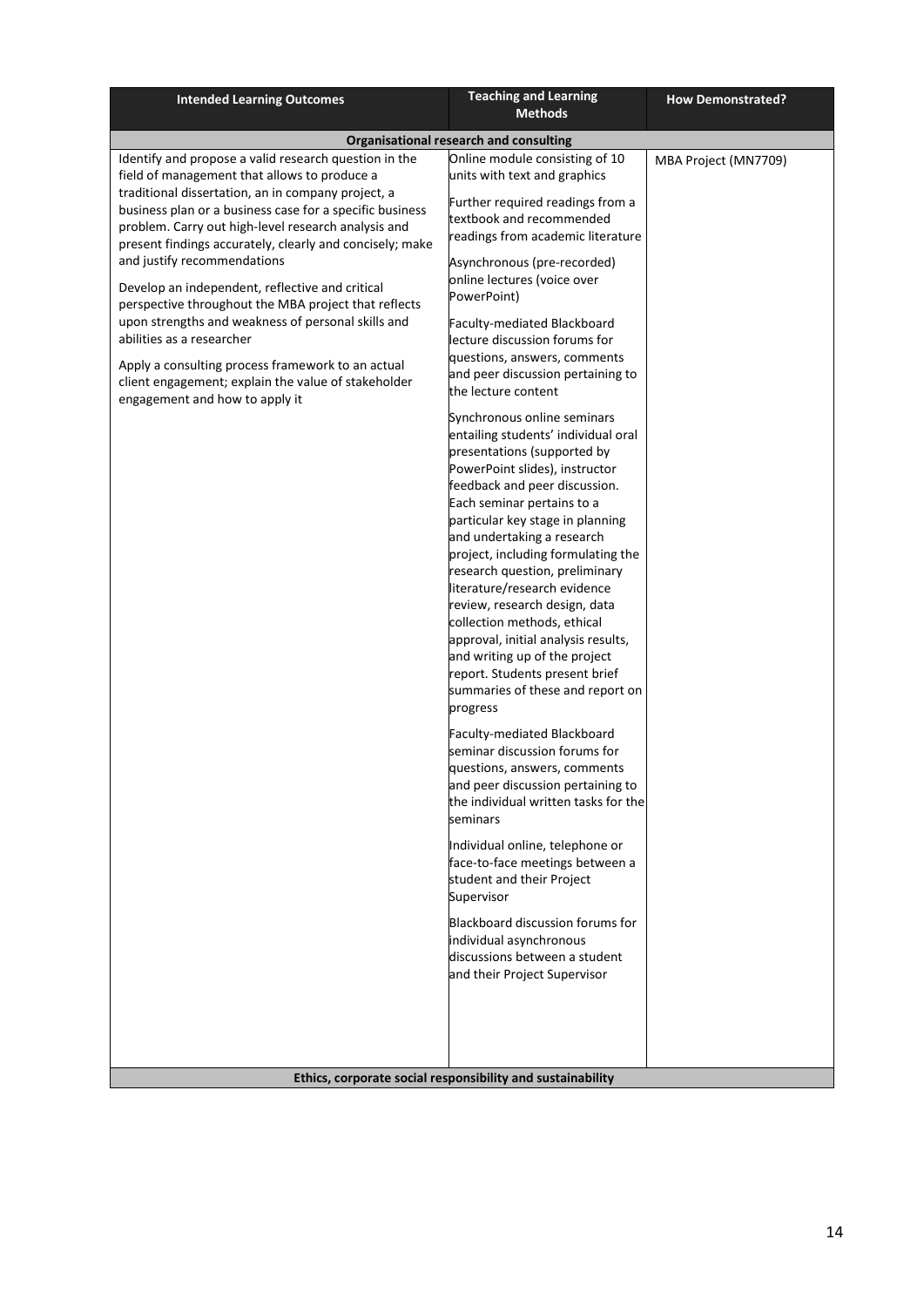| Identify and address ethics, CSR and sustainability issues. | Online module consisting of units     | MN7703 - Written          |
|-------------------------------------------------------------|---------------------------------------|---------------------------|
| Apply ethical and sustainability criteria to general        | with text, graphics, podcasts,        | examination, assignments, |
| management and functional management processes and          | video clips, and interactive          | and learning and          |
| decisions                                                   | exercises                             | professional development  |
|                                                             | Asynchronous (pre-recorded)           | portfolio (MN7708)        |
|                                                             | online lectures (voice over           |                           |
|                                                             | PowerPoint)                           |                           |
|                                                             | Faculty-mediated Blackboard           |                           |
|                                                             | lecture discussion forums for         |                           |
|                                                             | questions, answers, comments          |                           |
|                                                             | and peer discussion pertaining to     |                           |
|                                                             | the lecture content and the           |                           |
|                                                             | postings from weekly individual       |                           |
|                                                             | written tasks                         |                           |
|                                                             | Synchronous online seminars           |                           |
|                                                             | entailing students' individual and    |                           |
|                                                             | group oral presentations              |                           |
|                                                             | (supported by PowerPoint slides),     |                           |
|                                                             | instructor feedback and peer          |                           |
|                                                             | discussion                            |                           |
|                                                             | Faculty-mediated Blackboard           |                           |
|                                                             | seminar discussion forums for         |                           |
|                                                             | questions, answers, comments          |                           |
|                                                             | and peer discussion pertaining to     |                           |
|                                                             | individual or teamwork-based          |                           |
|                                                             | written tasks                         |                           |
|                                                             | Required and recommended              |                           |
|                                                             | readings of academic journal          |                           |
|                                                             | articles                              |                           |
|                                                             | Careers support and guidance are      |                           |
|                                                             | provided<br>alongside the core        |                           |
|                                                             | (MN7701,<br>modules<br>MN7702,        |                           |
|                                                             | MN7703)<br>and option modules         |                           |
|                                                             | (MN7704,<br>MN7705,<br>MN7707)        |                           |
|                                                             | through a series of on-line lectures, |                           |
|                                                             | seminars and learning activities.     |                           |
|                                                             | Teaching and learning methods are     |                           |
|                                                             | designed to encourage critical        |                           |
|                                                             | reflection on the part of the         |                           |
|                                                             | learner in order to support a         |                           |
|                                                             | reflexive approach to their own       |                           |
|                                                             | career path and professional          |                           |
|                                                             | practice experiences.                 |                           |
|                                                             |                                       |                           |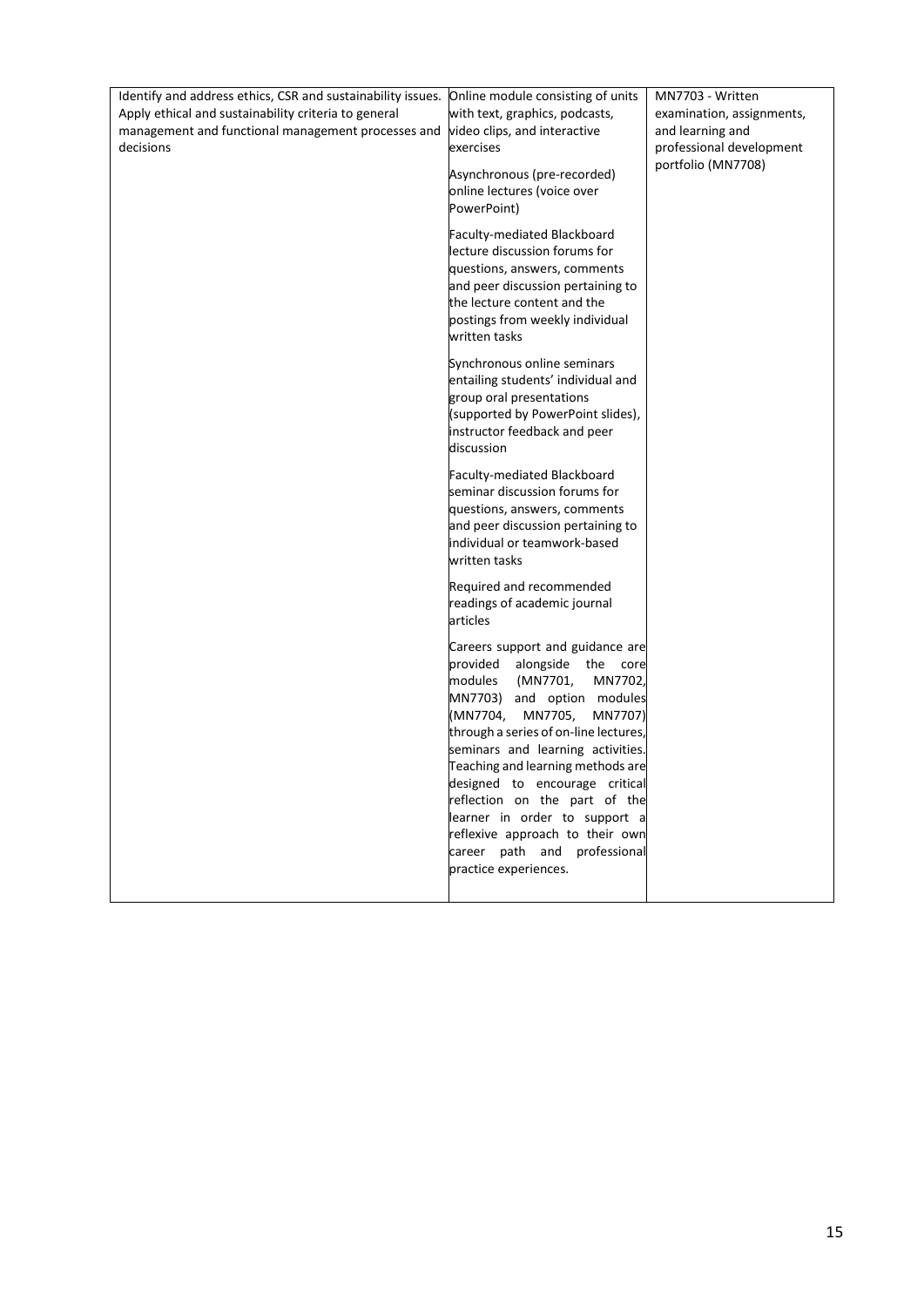| <b>Intended Learning Outcomes</b>                                                                                                                                                                                                                                                                                                                                                                                                                                                                      | <b>Teaching and Learning</b><br><b>Methods</b>                                                                                                                                                                                                                                                                                                                                                                                                                                                                                                                     | <b>How Demonstrated?</b>                                                                                              |
|--------------------------------------------------------------------------------------------------------------------------------------------------------------------------------------------------------------------------------------------------------------------------------------------------------------------------------------------------------------------------------------------------------------------------------------------------------------------------------------------------------|--------------------------------------------------------------------------------------------------------------------------------------------------------------------------------------------------------------------------------------------------------------------------------------------------------------------------------------------------------------------------------------------------------------------------------------------------------------------------------------------------------------------------------------------------------------------|-----------------------------------------------------------------------------------------------------------------------|
|                                                                                                                                                                                                                                                                                                                                                                                                                                                                                                        | <b>Communication (including data presentation)</b>                                                                                                                                                                                                                                                                                                                                                                                                                                                                                                                 |                                                                                                                       |
| Summarise and explain the types of linguistic/oral and<br>written (including presenting, listening and conversing)<br>and non-linguistic/non-verbal (body language)<br>communication. Analyse examples of communication<br>behaviours using models of behaviour presented in text<br>and multimedia formats. Demonstrate effective<br>communication behaviour appropriate to the<br>communication purpose, target/audience, media and<br>context; utilise assertive communication where<br>appropriate | Online module consisting of units<br>with text, graphics, podcasts,<br>video clips, and interactive<br>exercises<br>Asynchronous (pre-recorded)<br>online lectures (voice over<br>PowerPoint)<br>Faculty-mediated Blackboard<br>lecture discussion forums for<br>questions, answers, comments<br>and peer discussion pertaining to<br>the lecture content and the<br>postings from weekly individual<br>written tasks                                                                                                                                              | MN7702 - open book<br>examination, assignments,<br>and learning and<br>professional development<br>portfolio (MN7708) |
|                                                                                                                                                                                                                                                                                                                                                                                                                                                                                                        | Synchronous online seminars<br>entailing students' individual and<br>group oral presentations<br>(supported by PowerPoint slides),<br>instructor feedback and peer<br>discussion<br>Faculty-mediated Blackboard<br>seminar discussion forums for<br>questions, answers, comments<br>and peer discussion pertaining to<br>individual or teamwork-based<br>written tasks                                                                                                                                                                                             |                                                                                                                       |
|                                                                                                                                                                                                                                                                                                                                                                                                                                                                                                        | Required and recommended<br>readings of academic journal<br>articles<br>Careers support and guidance are<br>provided<br>alongside the core<br>MN7702,<br>modules<br>(MN7701,<br>MN7703)<br>and option modules<br>(MN7704,<br>MN7705,<br>MN7707)<br>through a series of on-line lectures,<br>seminars and learning activities.<br>Teaching and learning methods are<br>designed to encourage critical<br>reflection on the part of the<br>learner in order to support a<br>reflexive approach to their own<br>career path and professional<br>practice experiences. |                                                                                                                       |
|                                                                                                                                                                                                                                                                                                                                                                                                                                                                                                        | Working with others, in groups and teams                                                                                                                                                                                                                                                                                                                                                                                                                                                                                                                           |                                                                                                                       |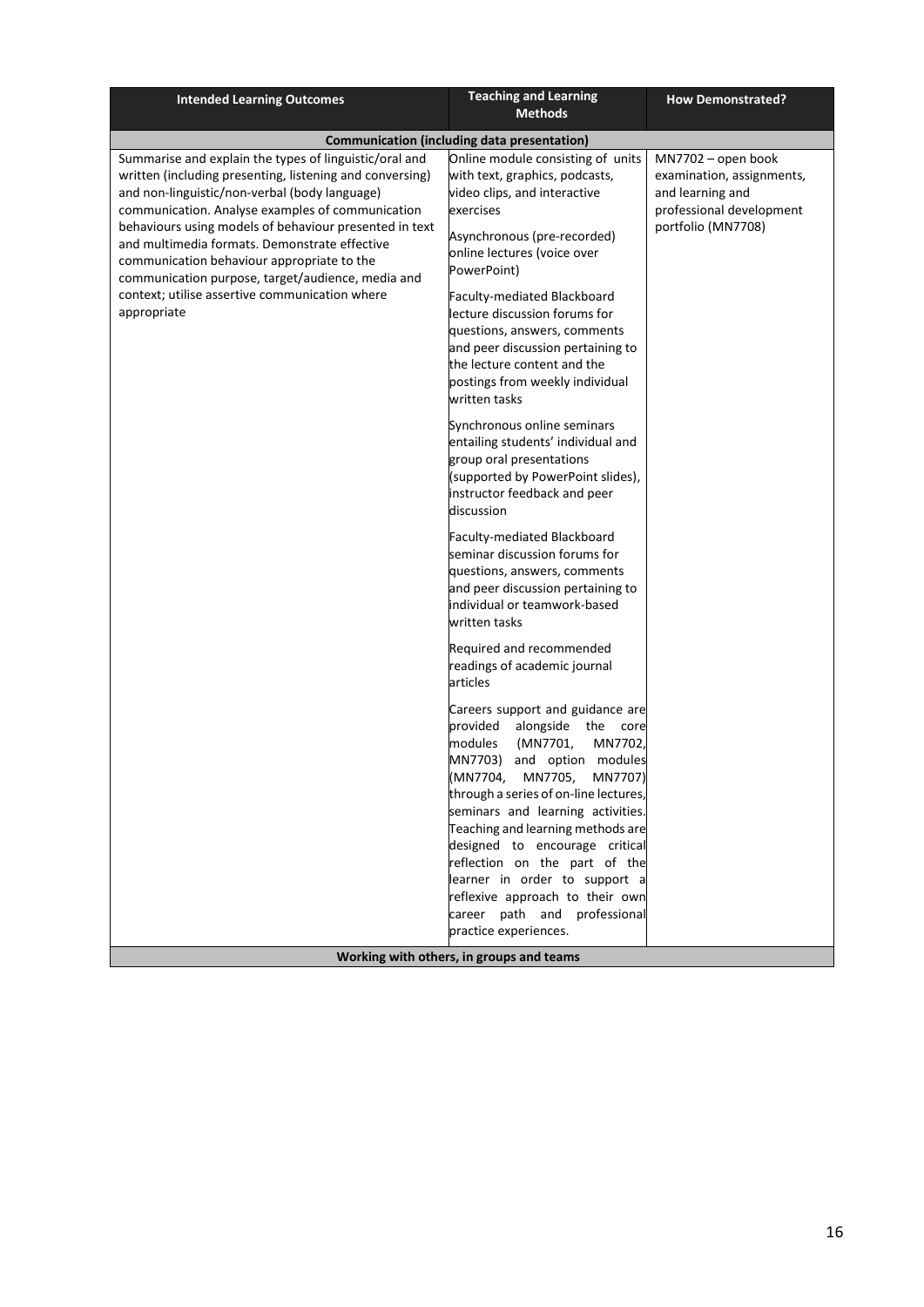| Identify and explain the determinants of group<br>behaviour in organisations. Distinguish between<br>different types of tasks; decide whether a team is<br>appropriate for the task to be accomplished and what<br>type of team is needed for the given task. Compose an<br>effective team, define direction and norms of conduct<br>for the team, and identify supporting conditions<br>necessary for effective performance. Diagnose and<br>repair problems within teams | Online module consisting of units<br>with text, graphics, podcasts,<br>video clips, and interactive<br>exercises<br>Asynchronous (pre-recorded)<br>online lectures (voice over<br>PowerPoint)<br>Faculty-mediated Blackboard<br>lecture discussion forums for<br>questions, answers, comments<br>and peer discussion pertaining to<br>the lecture content and the                                                                                                                          | MN7701, MN7704, MN7705,<br>MN7707 - open book<br>examination, individual and<br>group assignments, and<br>learning and professional<br>development portfolio<br>(MN7708) |
|----------------------------------------------------------------------------------------------------------------------------------------------------------------------------------------------------------------------------------------------------------------------------------------------------------------------------------------------------------------------------------------------------------------------------------------------------------------------------|--------------------------------------------------------------------------------------------------------------------------------------------------------------------------------------------------------------------------------------------------------------------------------------------------------------------------------------------------------------------------------------------------------------------------------------------------------------------------------------------|--------------------------------------------------------------------------------------------------------------------------------------------------------------------------|
|                                                                                                                                                                                                                                                                                                                                                                                                                                                                            | postings from weekly individual<br>written tasks<br>Synchronous online seminars<br>entailing students' individual and<br>group oral presentations<br>(supported by PowerPoint slides),<br>instructor feedback and peer<br>discussion                                                                                                                                                                                                                                                       |                                                                                                                                                                          |
|                                                                                                                                                                                                                                                                                                                                                                                                                                                                            | Faculty-mediated Blackboard<br>seminar discussion forums for<br>questions, answers, comments<br>and peer discussion pertaining to<br>individual or teamwork-based<br>written tasks                                                                                                                                                                                                                                                                                                         |                                                                                                                                                                          |
|                                                                                                                                                                                                                                                                                                                                                                                                                                                                            | Required and recommended<br>readings of academic journal<br>articles                                                                                                                                                                                                                                                                                                                                                                                                                       |                                                                                                                                                                          |
|                                                                                                                                                                                                                                                                                                                                                                                                                                                                            | Careers support and guidance are<br>provided<br>alongside the core<br>modules<br>(MN7701,<br>MN7702,<br>MN7703)<br>and option modules<br>(MN7704,<br>MN7705,<br>MN7707)<br>through a series of on-line lectures,<br>seminars and learning activities.<br>Teaching and learning methods are<br>designed to encourage critical<br>reflection on the part of the<br>learner in order to support a<br>reflexive approach to their own<br>career path and professional<br>practice experiences. |                                                                                                                                                                          |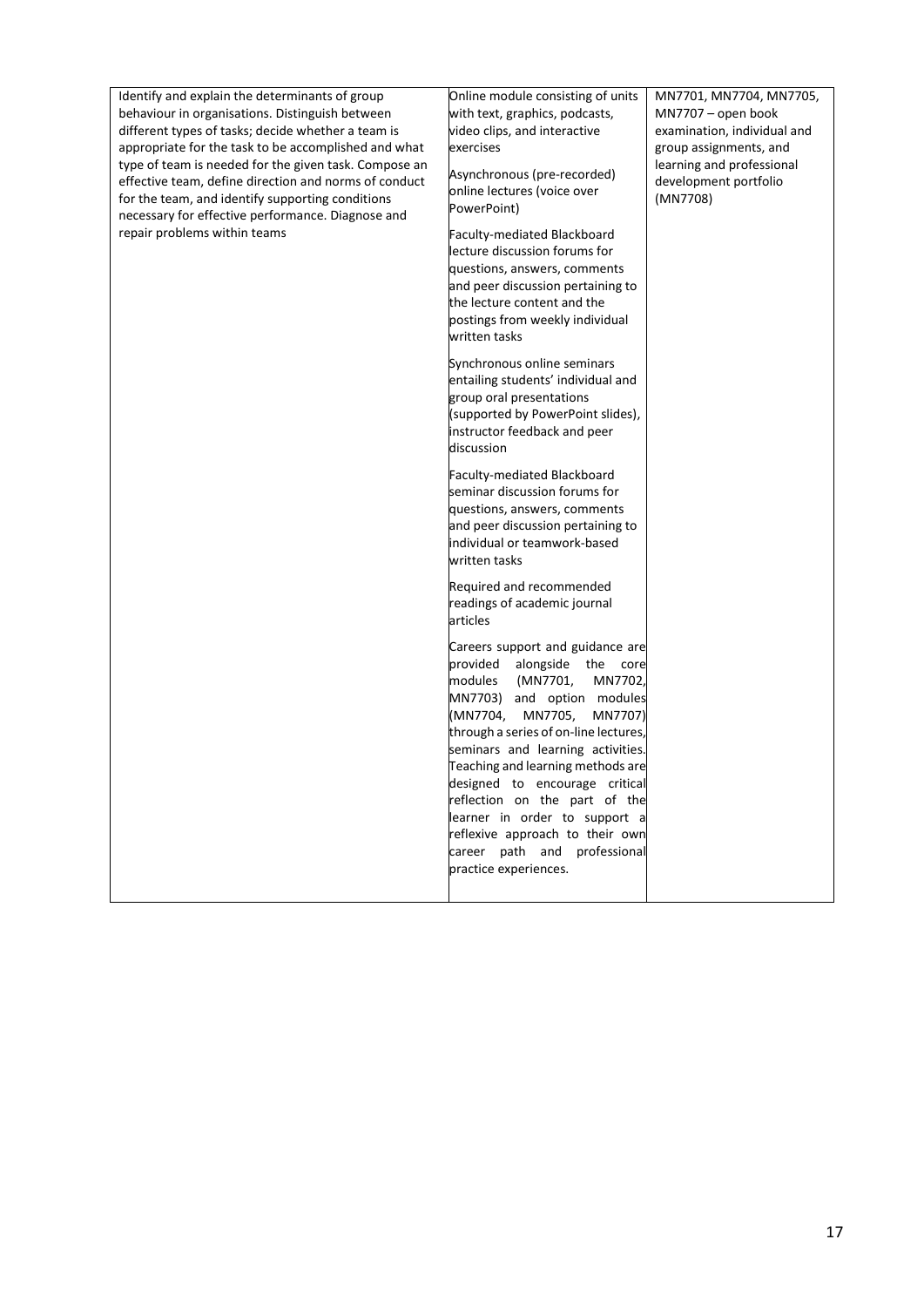| <b>Intended Learning Outcomes</b>                                                                                                                                                                                                                                                                                                                   | <b>Teaching and Learning</b><br><b>Methods</b>                                                                                                                                                                                                                                                                                                                                                                                                                                             | <b>How Demonstrated?</b>                                                                                              |
|-----------------------------------------------------------------------------------------------------------------------------------------------------------------------------------------------------------------------------------------------------------------------------------------------------------------------------------------------------|--------------------------------------------------------------------------------------------------------------------------------------------------------------------------------------------------------------------------------------------------------------------------------------------------------------------------------------------------------------------------------------------------------------------------------------------------------------------------------------------|-----------------------------------------------------------------------------------------------------------------------|
|                                                                                                                                                                                                                                                                                                                                                     | <b>Negotiation and conflict resolution</b>                                                                                                                                                                                                                                                                                                                                                                                                                                                 |                                                                                                                       |
| Identify the types and sources of conflict within<br>organisations. Identify and apply appropriate conflict<br>management approaches. Analyse and assess the<br>interests of different parties in a negotiation; identify<br>and employ different negotiation styles and strategies;<br>evaluate the factors that determine negotiation<br>outcomes | Online module consisting of units<br>with text, graphics, podcasts,<br>video clips, and interactive<br>exercises<br>Asynchronous (pre-recorded)<br>online lectures (voice over<br>PowerPoint)                                                                                                                                                                                                                                                                                              | MN7701 - open book<br>examination, assignments,<br>and learning and<br>professional development<br>portfolio (MN7708) |
|                                                                                                                                                                                                                                                                                                                                                     | Faculty-mediated Blackboard<br>lecture discussion forums for<br>questions, answers, comments<br>and peer discussion pertaining to<br>the lecture content and the<br>postings from weekly individual<br>written tasks                                                                                                                                                                                                                                                                       |                                                                                                                       |
|                                                                                                                                                                                                                                                                                                                                                     | Synchronous online seminars<br>entailing students' individual and<br>group oral presentations<br>(supported by PowerPoint slides),<br>instructor feedback and peer<br>discussion                                                                                                                                                                                                                                                                                                           |                                                                                                                       |
|                                                                                                                                                                                                                                                                                                                                                     | Faculty-mediated Blackboard<br>seminar discussion forums for<br>questions, answers, comments<br>and peer discussion pertaining to<br>individual or teamwork-based<br>written tasks                                                                                                                                                                                                                                                                                                         |                                                                                                                       |
|                                                                                                                                                                                                                                                                                                                                                     | Required and recommended<br>readings of academic journal<br>articles                                                                                                                                                                                                                                                                                                                                                                                                                       |                                                                                                                       |
|                                                                                                                                                                                                                                                                                                                                                     | Careers support and guidance are<br>alongside the core<br>provided<br>(MN7701,<br>MN7702,<br>modules<br>MN7703)<br>and option modules<br>(MN7704,<br>MN7705,<br>MN7707)<br>through a series of on-line lectures,<br>seminars and learning activities.<br>Teaching and learning methods are<br>designed to encourage critical<br>reflection on the part of the<br>learner in order to support a<br>reflexive approach to their own<br>career path and professional<br>practice experiences. |                                                                                                                       |
|                                                                                                                                                                                                                                                                                                                                                     | Leading/leadership                                                                                                                                                                                                                                                                                                                                                                                                                                                                         |                                                                                                                       |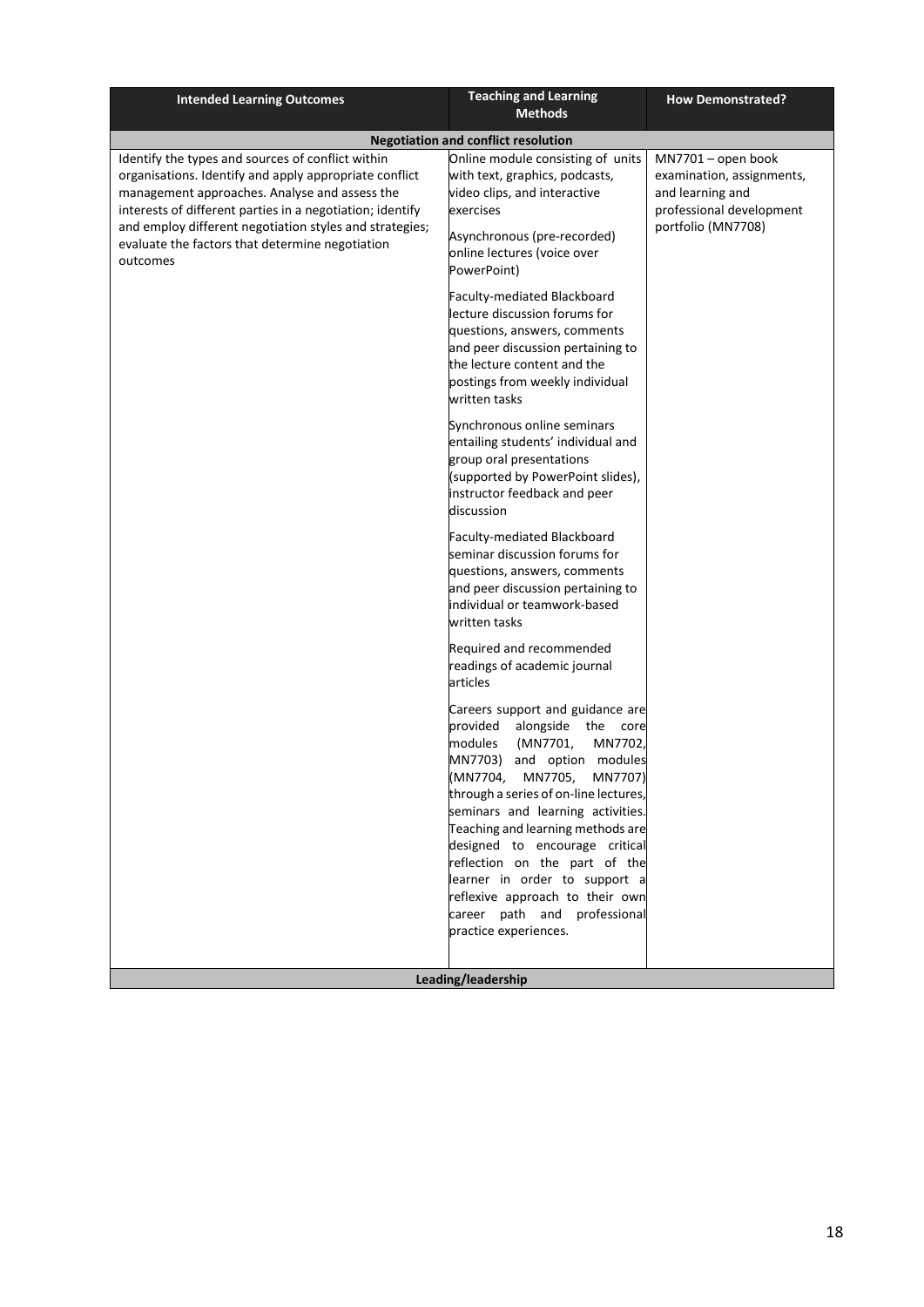| Explain the dynamics of leadership and followership,<br>identify leader traits and behaviours and followers'<br>perceptions and attributions affecting leader<br>effectiveness and apply this knowledge to developing<br>own effective leadership behaviours | Online module consisting of units<br>with text, graphics, podcasts,<br>video clips, and interactive<br>exercises<br>Asynchronous (pre-recorded)<br>online lectures (voice over<br>PowerPoint)<br>Faculty-mediated Blackboard<br>lecture discussion forums for<br>questions, answers, comments<br>and peer discussion pertaining to<br>the lecture content and the<br>postings from weekly individual<br>written tasks<br>Synchronous online seminars<br>entailing students' individual and<br>group oral presentations<br>(supported by PowerPoint slides),<br>instructor feedback and peer<br>discussion<br>Faculty-mediated Blackboard<br>seminar discussion forums for<br>questions, answers, comments<br>and peer discussion pertaining to<br>individual or teamwork-based | MN7701 - open book<br>examination, assignments,<br>and learning and<br>professional development<br>portfolio (MN7708) |
|--------------------------------------------------------------------------------------------------------------------------------------------------------------------------------------------------------------------------------------------------------------|--------------------------------------------------------------------------------------------------------------------------------------------------------------------------------------------------------------------------------------------------------------------------------------------------------------------------------------------------------------------------------------------------------------------------------------------------------------------------------------------------------------------------------------------------------------------------------------------------------------------------------------------------------------------------------------------------------------------------------------------------------------------------------|-----------------------------------------------------------------------------------------------------------------------|
|                                                                                                                                                                                                                                                              | written tasks<br>Required and recommended<br>readings of academic journal<br>articles<br>Careers support and guidance are<br>provided alongside the<br>core<br>modules<br>(MN7701,<br>MN7702,<br>MN7703) and option modules<br>(MN7704,<br>MN7705,<br>MN7707)<br>through a series of on-line lectures,<br>seminars and learning activities.<br>Teaching and learning methods are<br>designed to encourage critical<br>reflection on the part of the<br>learner in order to support a<br>reflexive approach to their own<br>career path and professional<br>practice experiences.                                                                                                                                                                                               |                                                                                                                       |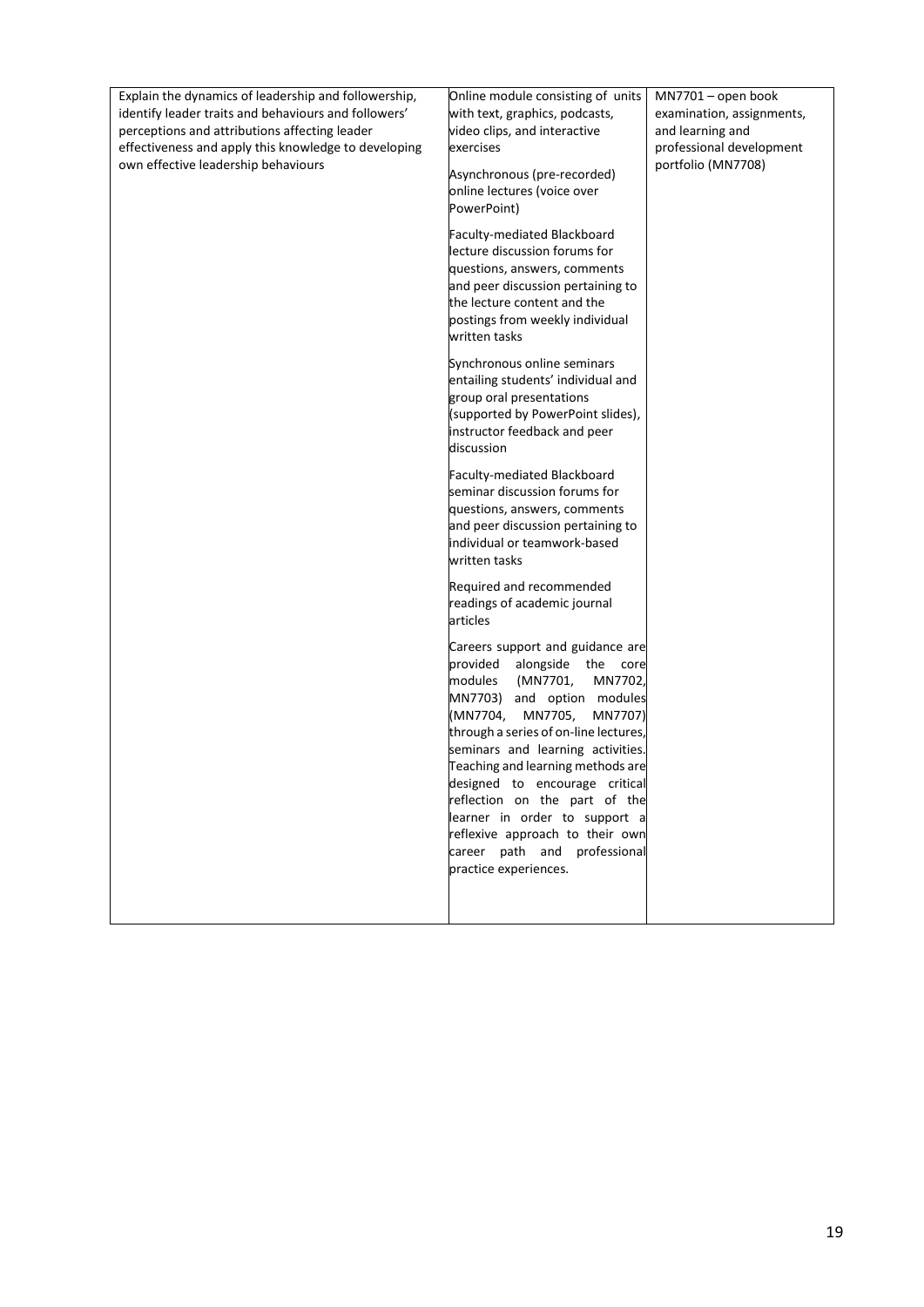| <b>Intended Learning Outcomes</b>                                                                                  | <b>Teaching and Learning</b><br><b>Methods</b>                                                                                                                                                                                                                                                                                                                                                                                                                                             | <b>How Demonstrated?</b>                                                                                               |
|--------------------------------------------------------------------------------------------------------------------|--------------------------------------------------------------------------------------------------------------------------------------------------------------------------------------------------------------------------------------------------------------------------------------------------------------------------------------------------------------------------------------------------------------------------------------------------------------------------------------------|------------------------------------------------------------------------------------------------------------------------|
|                                                                                                                    | <b>Managing performance</b>                                                                                                                                                                                                                                                                                                                                                                                                                                                                |                                                                                                                        |
| Analyse and assess performance management processes<br>and methods, and propose recommendations for<br>improvement | Online module consisting of units<br>with text, graphics, podcasts,<br>video clips, and interactive<br>exercises<br>Asynchronous (pre-recorded)<br>online lectures (voice over<br>PowerPoint)                                                                                                                                                                                                                                                                                              | MN7701 - open book<br>examinations, assignments,<br>and learning and<br>professional development<br>portfolio (MN7708) |
|                                                                                                                    | Faculty-mediated Blackboard<br>lecture discussion forums for<br>questions, answers, comments<br>and peer discussion pertaining to<br>the lecture content and the<br>postings from weekly individual<br>written tasks                                                                                                                                                                                                                                                                       |                                                                                                                        |
|                                                                                                                    | Synchronous online seminars<br>entailing students' individual and<br>group oral presentations<br>(supported by PowerPoint slides),<br>instructor feedback and peer<br>discussion                                                                                                                                                                                                                                                                                                           |                                                                                                                        |
|                                                                                                                    | Faculty-mediated Blackboard<br>seminar discussion forums for<br>questions, answers, comments<br>and peer discussion pertaining to<br>individual or teamwork-based<br>written tasks                                                                                                                                                                                                                                                                                                         |                                                                                                                        |
|                                                                                                                    | Required and recommended<br>readings of academic journal<br>articles                                                                                                                                                                                                                                                                                                                                                                                                                       |                                                                                                                        |
|                                                                                                                    | Careers support and guidance are<br>alongside the core<br>provided<br>MN7702,<br>modules<br>(MN7701,<br>MN7703)<br>and option modules<br>(MN7704,<br>MN7705,<br>MN7707)<br>through a series of on-line lectures,<br>seminars and learning activities.<br>Teaching and learning methods are<br>designed to encourage critical<br>reflection on the part of the<br>learner in order to support a<br>reflexive approach to their own<br>career path and professional<br>practice experiences. |                                                                                                                        |
|                                                                                                                    | <b>Managing change</b>                                                                                                                                                                                                                                                                                                                                                                                                                                                                     |                                                                                                                        |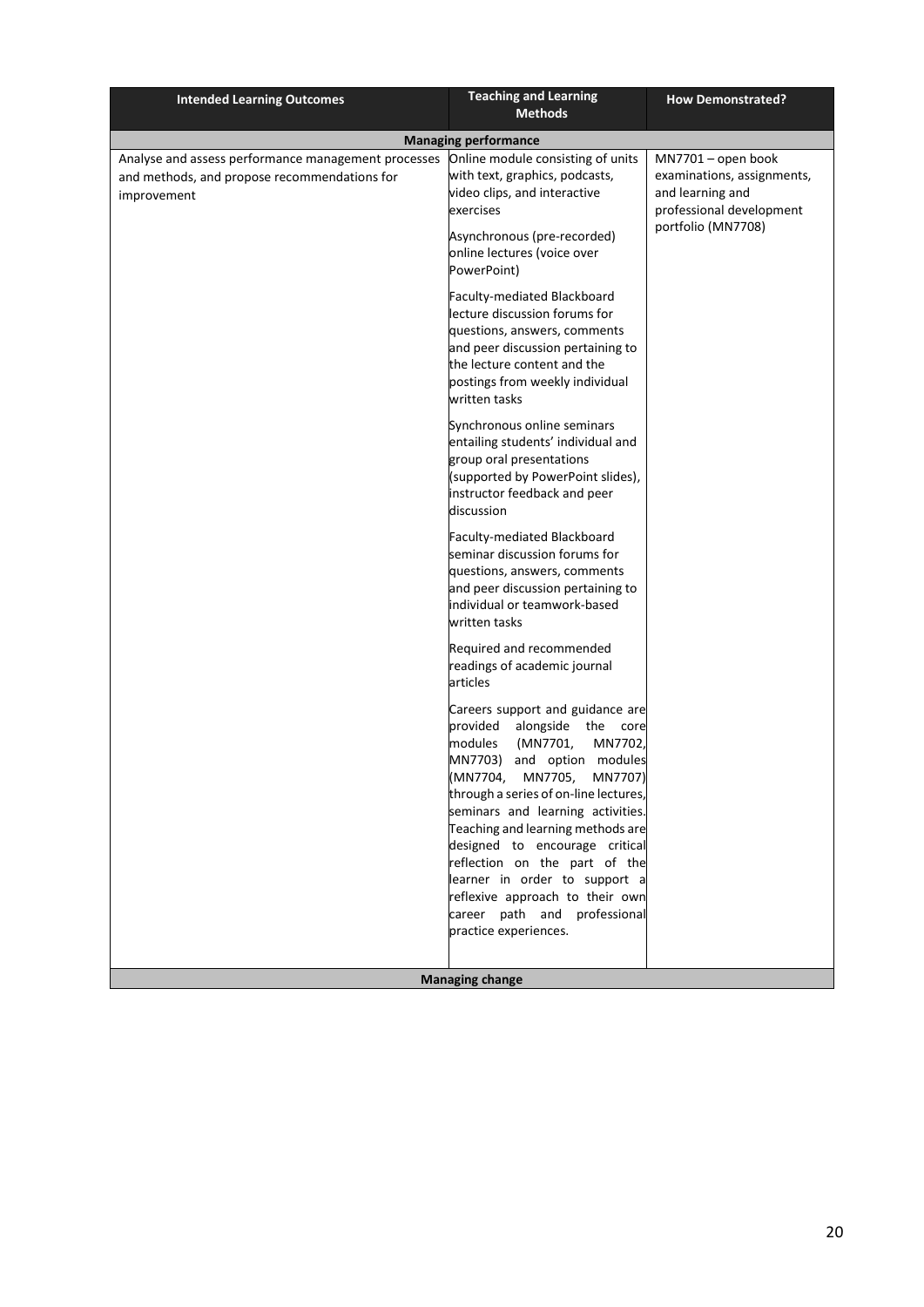| Explain the sources and the types of organisational<br>change facing contemporary organisations, identify<br>practical implications of different approaches towards | Online module consisting of units<br>with text, graphics, podcasts,<br>video clips, and interactive                                                                                                                                                                                                                                                                                                                                                         | $MN7701$ – open book<br>examination, assignments,<br>and learning and |
|---------------------------------------------------------------------------------------------------------------------------------------------------------------------|-------------------------------------------------------------------------------------------------------------------------------------------------------------------------------------------------------------------------------------------------------------------------------------------------------------------------------------------------------------------------------------------------------------------------------------------------------------|-----------------------------------------------------------------------|
| resistance to change, and determine the methods of                                                                                                                  | exercises                                                                                                                                                                                                                                                                                                                                                                                                                                                   | professional development                                              |
| managing change appropriate to the circumstances.                                                                                                                   | Asynchronous (pre-recorded)<br>online lectures (voice over<br>PowerPoint)                                                                                                                                                                                                                                                                                                                                                                                   | portfolio                                                             |
|                                                                                                                                                                     | <b>Faculty-mediated Blackboard</b><br>lecture discussion forums for<br>questions, answers, comments<br>and peer discussion pertaining to<br>the lecture content and the<br>postings from weekly individual<br>written tasks                                                                                                                                                                                                                                 |                                                                       |
|                                                                                                                                                                     | Synchronous online seminars<br>entailing students' individual and<br>group oral presentations<br>(supported by PowerPoint slides),<br>instructor feedback and peer<br>discussion                                                                                                                                                                                                                                                                            |                                                                       |
|                                                                                                                                                                     | Faculty-mediated Blackboard<br>seminar discussion forums for<br>questions, answers, comments<br>and peer discussion pertaining to<br>individual or teamwork-based<br>written tasks                                                                                                                                                                                                                                                                          |                                                                       |
|                                                                                                                                                                     | Required and recommended<br>readings of academic journal<br>articles                                                                                                                                                                                                                                                                                                                                                                                        |                                                                       |
|                                                                                                                                                                     | Careers support and guidance are<br>provided alongside the core<br>modules<br>(MN7701,<br>MN7702,<br>MN7703) and option modules<br>(MN7704,<br>MN7705,<br>MN7707)<br>through a series of on-line lectures,<br>seminars and learning activities.<br>Teaching and learning methods are<br>designed to encourage critical<br>reflection on the part of the<br>learner in order to support a<br>reflexive approach to their own<br>career path and professional |                                                                       |
|                                                                                                                                                                     | practice experiences.                                                                                                                                                                                                                                                                                                                                                                                                                                       |                                                                       |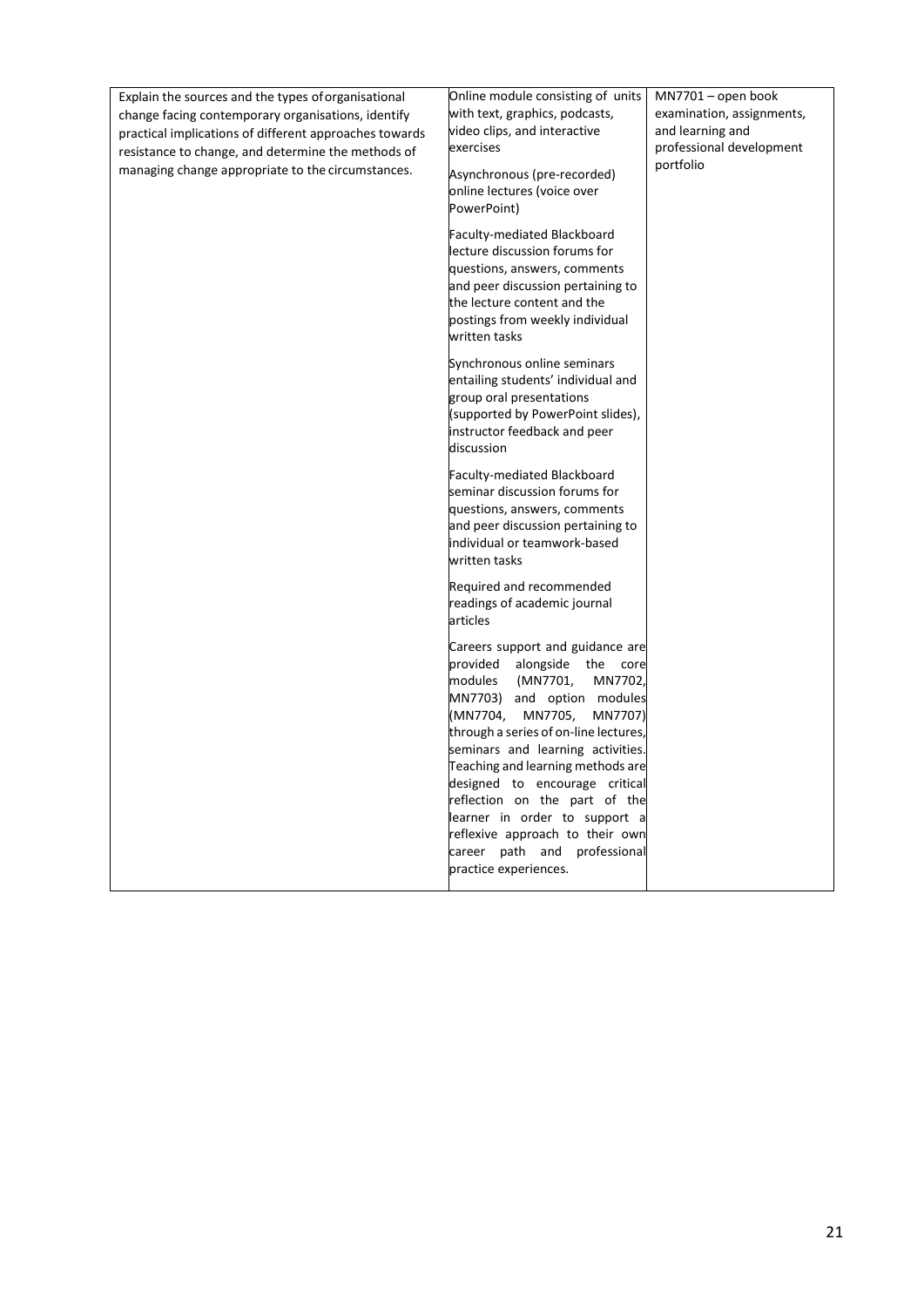| <b>Intended Learning Outcomes</b>                                                                                                                                                                                                                                                                                                                                                                                                                                                                                                                                                                                                                                                                                                                                                                                                                                                                                                                                                                                                                         | <b>Teaching and Learning</b><br><b>Methods</b>                                                                                                                                                                                                                                                                                                                                                                                                                                                                          | <b>How Demonstrated?</b>          |
|-----------------------------------------------------------------------------------------------------------------------------------------------------------------------------------------------------------------------------------------------------------------------------------------------------------------------------------------------------------------------------------------------------------------------------------------------------------------------------------------------------------------------------------------------------------------------------------------------------------------------------------------------------------------------------------------------------------------------------------------------------------------------------------------------------------------------------------------------------------------------------------------------------------------------------------------------------------------------------------------------------------------------------------------------------------|-------------------------------------------------------------------------------------------------------------------------------------------------------------------------------------------------------------------------------------------------------------------------------------------------------------------------------------------------------------------------------------------------------------------------------------------------------------------------------------------------------------------------|-----------------------------------|
|                                                                                                                                                                                                                                                                                                                                                                                                                                                                                                                                                                                                                                                                                                                                                                                                                                                                                                                                                                                                                                                           | Career management and life-long learning                                                                                                                                                                                                                                                                                                                                                                                                                                                                                |                                   |
| Recognise and explain, with application to careers in<br>general management: the current national and<br>international trends in jobs, careers, employment<br>contracts, labour markets, and the impact of economic,<br>technological, political and social environments on<br>these; the roles of organisation (including the impact of<br>organisational characteristics, such as size and<br>ownership, and the roles of line management and HR<br>function) and individual in career management and<br>development; meanings of careers and career building,<br>planning and opportunistic approaches, types of career<br>patterns and paths, work role and career transitions<br>Develop and demonstrate the awareness of one's own<br>knowledge, skills, abilities, personality and motivations,<br>in relation to career development, the ways to assess<br>those and to identify strengths, limitations, and<br>opportunities for development<br>Evaluate career options and establish personal career<br>goals and action plans to achieve those | Careers support and guidance are Learning and professional<br>provided<br>alongside the core<br>MN7702,<br>modules<br>(MN7701,<br>MN7703)<br>and option modules<br>(MN7704,<br>MN7705,<br>MN7707)<br>through a series of on-line lectures,<br>seminars and learning activities.<br>Teaching and learning methods are<br>designed to encourage critical<br>reflection on the part of the<br>learner in order to support a<br>reflexive approach to their own<br>path and professional<br>career<br>practice experiences. | development portfolio<br>(MN7708) |

#### **10. Special features**

#### *Specialisms*

Students may choose to pursue an MBA with a named specialism. If a student registers for a particular specialism in their MBA, successfully completes the core modules, the option module approved for this specialism, and the MBA project in that specialism, s/he will be awarded an MBA with this specialism

#### *Attendance and participation*

Students are required to complete a minimum of 500 hours of interaction (synchronous and asynchronous) i.e. between the student and the student cohort and/or School.

This can be broken down into the following:

- Students are required to complete a minimum of 120 hours of synchronous (live) interaction through residential workshops, online seminars, project supervision and the Leicester Masterclass. The student can tailor their own learning journey by engaging with a combination of these synchronous activities that suits their learning needs. The individual learning journey will be guided by discussion with a personal tutor. Students must meet the required contact hours of 92 synchronous hours at the progression point in order to progress to the MBA Project stage of their studies.
- In addition a minimum of 380 hours of learning will be completed through asynchronous (non-real time) participation achieved through engagement with online lectures and forums.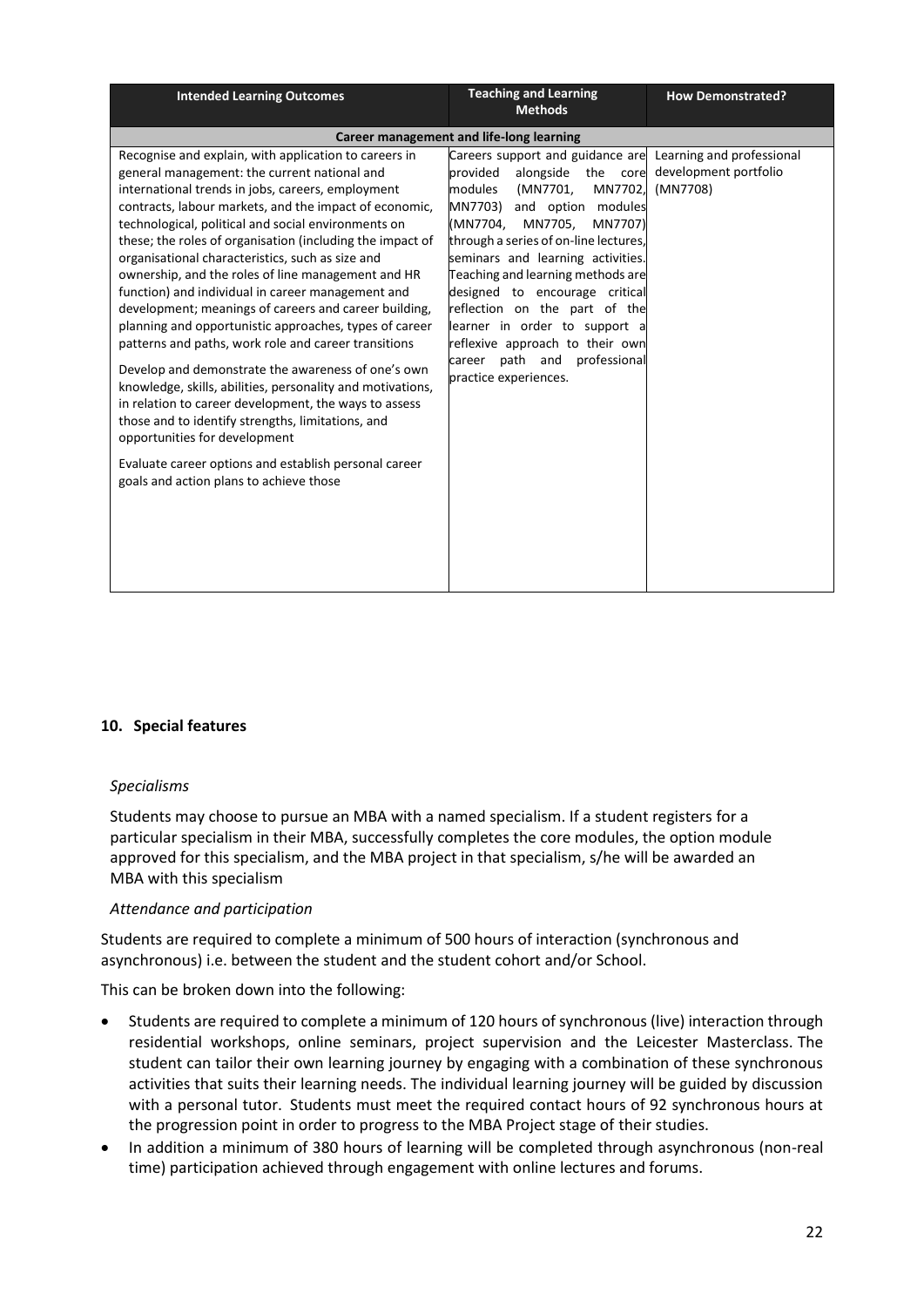## **11. Indicators of programme quality**

Academic quality will be maintained by adhering to the School of Business' practice and University of Leicester's regulations. Programmes are carefully planned and reviewed internally on a yearly basis through the ADR mechanism. External examiners of programme content and marking will provide external validation and comparison to programmes offered by competitors. Coordination and alignment between the programme teaching team and professional services ensures a consistent and high-quality academic experience for the students.

### (a) Accreditation references

The programme is accredited by the Association of MBAs and adheres to the Association of MBAs Accreditation Criteria

- [Association of MBAs \(2016\) MBA Accreditation Criteria. London: Association of Masters](http://www.mbaworld.com/~/media/Files/Accreditation/MBA-criteria-for-accreditation.ashx)  [in B](http://www.mbaworld.com/~/media/Files/Accreditation/MBA-criteria-for-accreditation.ashx)usiness [Administration](http://www.mbaworld.com/~/media/Files/Accreditation/MBA-criteria-for-accreditation.ashx)
- (b) Benchmark QAA

The programme adheres to the Quality Assurance Agency for Higher Education Subject Benchmark Statement for Master's Degrees in Business and Management

 The Quality Assurance Agency for Higher Education (2015) Subject Benchmark Statement. Master's Degrees in Business and Management. (QAA1235 - June 15). Gloucester, UK: The [Quality Assurance Agency for Higher](http://www.qaa.ac.uk/en/Publications/Documents/SBS-Business-and%20Management-15.pdf) Education

### **12. Scheme of Assessment:**

As defined i[n Senate Regulation 6:](http://www.le.ac.uk/senate-regulation6) Regulations governing taught postgraduate programmes of study.

In addition, as stipulated by the Association of MBAs MBA Accreditation Criteria (2016), to be considered for the award of MBA degree, a student must have accumulated at least 120 synchronous contact hours throughout the course of studies on the programme.

#### **13. Progression points**

As defined i[n Senate Regulation 6:](http://www.le.ac.uk/senate-regulation6) Regulations governing taught postgraduate programmes of study.

A student's progress onto the MBA project (MN7709) is only permissible on successful completion of MN7708 and having undertaken 92 of the 120 synchronous hours.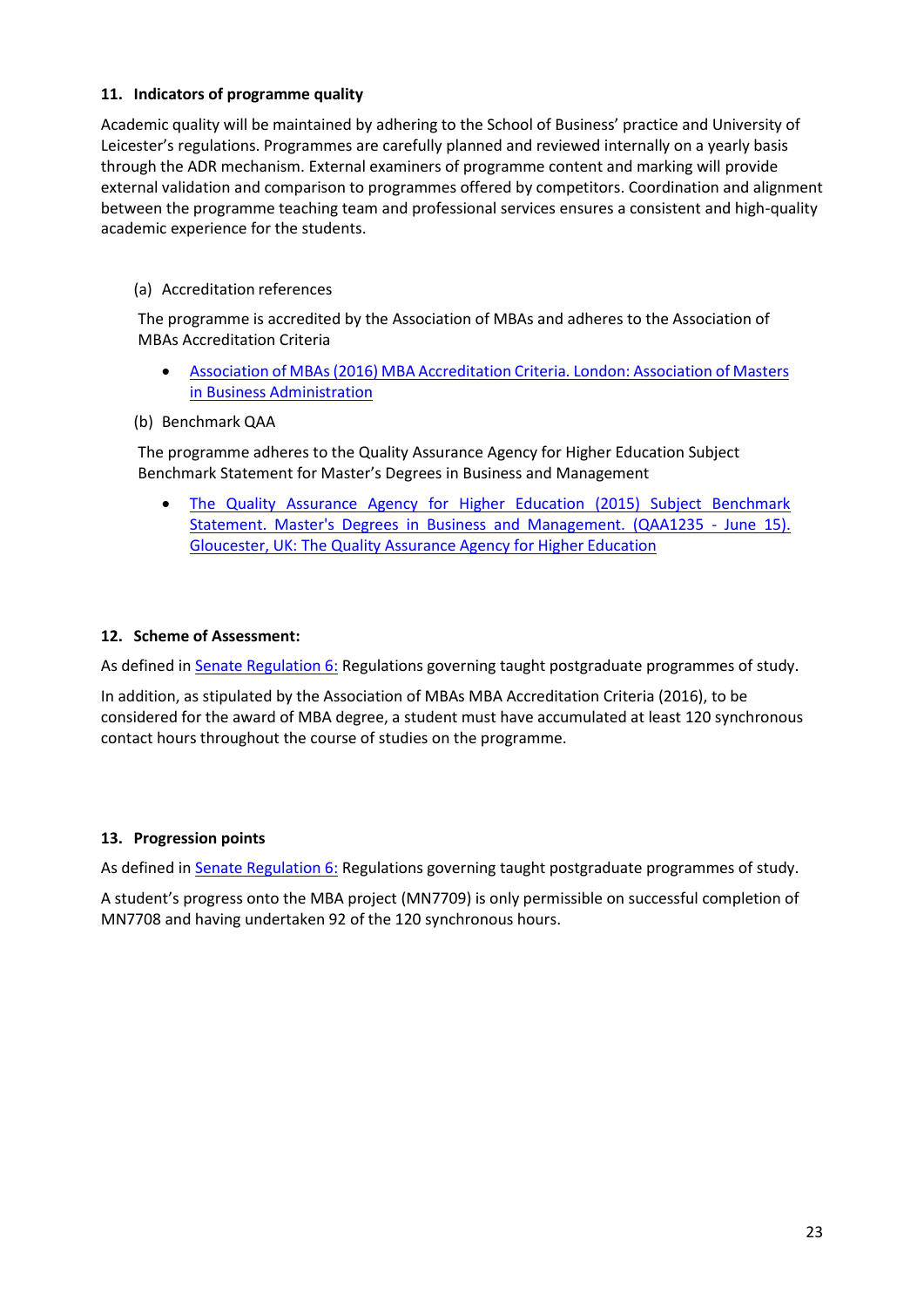## **14. Rules relating to re-sits or re-submissions:**

As defined i[n Senate Regulation 6:](http://www.le.ac.uk/senate-regulation6) Regulations governing taught postgraduate programmes of study.

### **15. External Examiners reports**

The details of the External Examiner(s) for this programme and the most recent External Examiners' reports for this programme can be found at **exampapers@Leicester** [log-in required]

## **16. Additional features** (e.g. timetable for admissions)

All students are required to take all core modules and one option module.

| Module code    | <b>Module title</b>                                         | <b>Credits</b> |
|----------------|-------------------------------------------------------------|----------------|
| Core modules   |                                                             |                |
| MN7701         | Managing and Developing People and Organisations            | 30             |
| MN7702         | Managing Value Creation Processes from Idea to Market       | 30             |
| MN7703         | Managing Finances and Strategic Decision-Making             | 30             |
| MN7708         | Learning and Professional Development Portfolio             | O              |
| MN7709         | Organisational research and consultancy methods and the MBA | 60             |
|                | Project                                                     |                |
| Option modules |                                                             |                |
| MN7704         | Managing International Marketing Communications, Brands and | 30             |
|                | Relationships                                               |                |
| MN7705         | Managing Finance for Corporate Policy and Strategy          | 30             |
| MN7707         | Managing Human Resources Strategically                      | 30             |

The modules are taken in the following sequence:

- 1. MN7701
- 2. MN7702
- 3. MN7703
- 4. Option module
- 5. MN7709

Module MN7708 commences at the start of the module MN7701 and concludes at the end of the option module.

## **17. Specialisms**

Students may choose to pursue an MBA with a named specialism. If a student registers for a particular specialism in their MBA, successfully completes the core modules, the option module approved for this specialism, and the project in that specialism, s/he will be awarded an MBA with this specialism

| Specialism                         | <b>Approved Option Module</b> |                                                            |
|------------------------------------|-------------------------------|------------------------------------------------------------|
|                                    | <b>Module</b><br>Code         | Module<br>Title                                            |
| MBA (Marketing)                    | MN7704                        | <b>Managing International Marketing</b><br>Communications, |
| MBA (Finance)                      | MN7705                        | Managing Finance for Corporate Policy and Strategy         |
| MBA (Human Resource<br>Management) | MN7707                        | Managing Human Resources Strategically                     |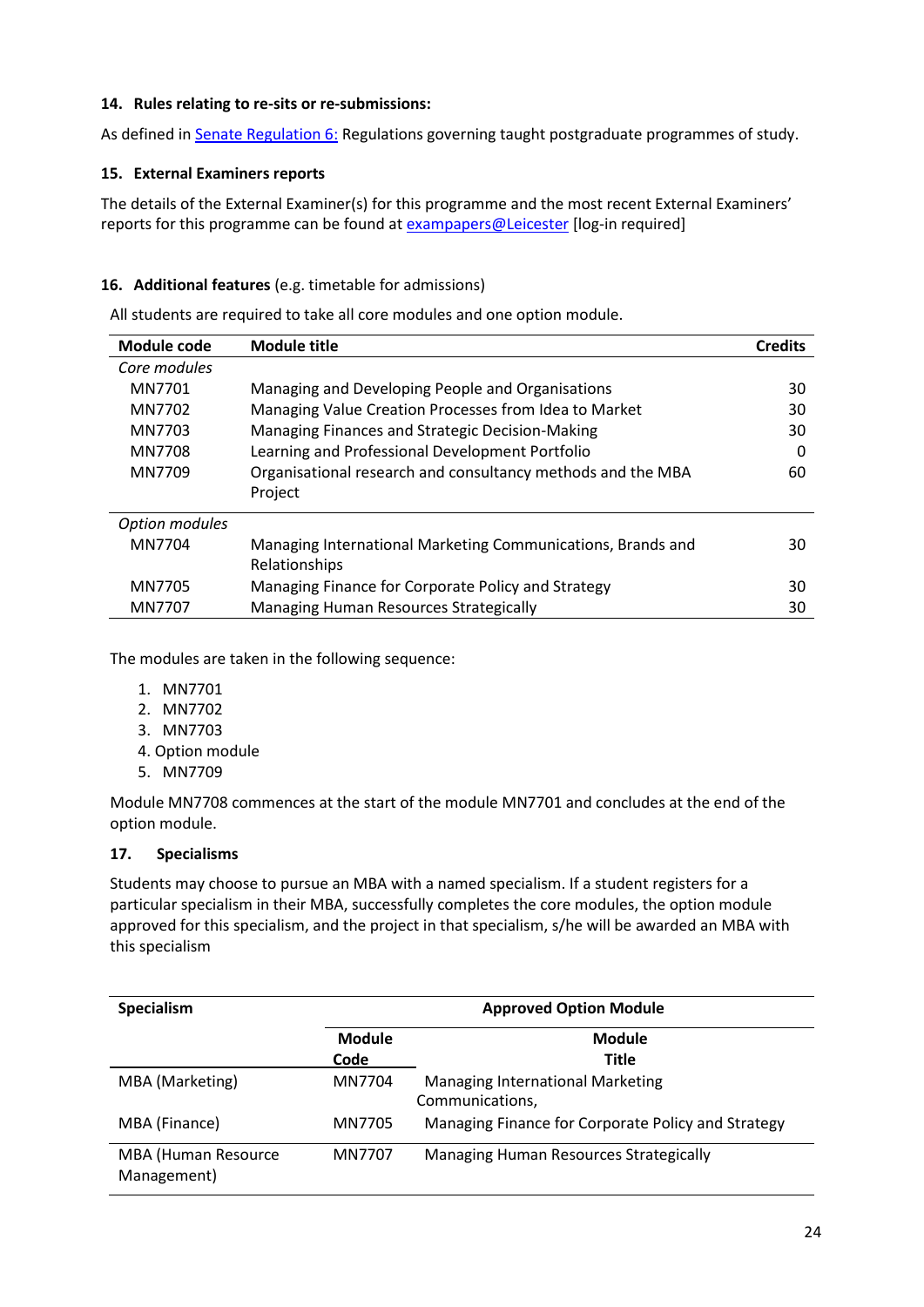## **Appendix 2: Module specifications**

See module specification database <http://www.le.ac.uk/sas/courses/documentation>

## **Appendix 3: Additional Information**

## **1. Co-curricular programme elements**

The programme includes three co-curricular elements: (1) Personal and Professional Development Seminars (see Principle 10), (2) Leicester Masterclass and (3) Residential Workshops

## **1. Personal and Professional Development Seminars**

The Personal and Professional Development Seminar series is a co-curricular element of the programme, which aims to develop core career management competencies required of MBA graduates. It is delivered alongside the curricular elements throughout the programme.

The Personal and Professional Development Seminars (and the broader MBA support outlined in Principle 10) programme has the following Intended Learning Outcomes:

- 1. To explain, with application to careers in general management, the current trends in jobs, careers, employment contracts, and labour markets; the roles of organisation and individual in career management and development; meanings of careers and career building, planning and opportunistic approaches, types of career patterns and paths, work role and career transitions
- 2. To demonstrate awareness of one's own knowledge, skills, abilities, personality and motivations, in relation to career development, and of the ways to assess those and identify strengths, limitations, and opportunities for development
- 3. To establish personal career goals and action plans to achieve those
- 4. To research and use labour market intelligence and identify relevant job opportunities in the internal and external labour markets; identify and use the talent management processes and opportunities for career development and progression within the employing organization
- 5. To identify learning opportunities to acquire competencies required to achieve career goals
- 6. To be able to apply the knowledge of career management to providing guidance to others, within the remit of a general manager role
- 7. To apply the knowledge of HRM processes (recruitment, selection, performance and reward management, training and development) and methods (e.g., selection methods, such as psychometric tests, assessment centres, and interviews) to one's own career development
- 8. To apply the knowledge and skills of oral, written and non-linguistic communication and negotiation in the context of one's own engagement with internal and external recruitment and selection and talent management processes (e.g., job interview, salary negotiation)
- 9. To appreciate the role of professional networking and social media and to effectively engage with professional networks and social media

The Personal and Professional Development Seminars series includes:

 scheduled synchronous online seminars 8 -10 synchronous contact hours throughout the duration of the programme (approximately four per year for the normal period of registration of 30 months)

This is supported by:

self-directed learning using the Professional Development Resource (PDR)

Students are required to actively engage in the Personal and Professional Development Seminars, the Executive Group Coaching, Expert Seminars, any of the career activities within the reading materials and the Professional Development Resources as this supports reflection within the Learning and Professional Development Portfolio.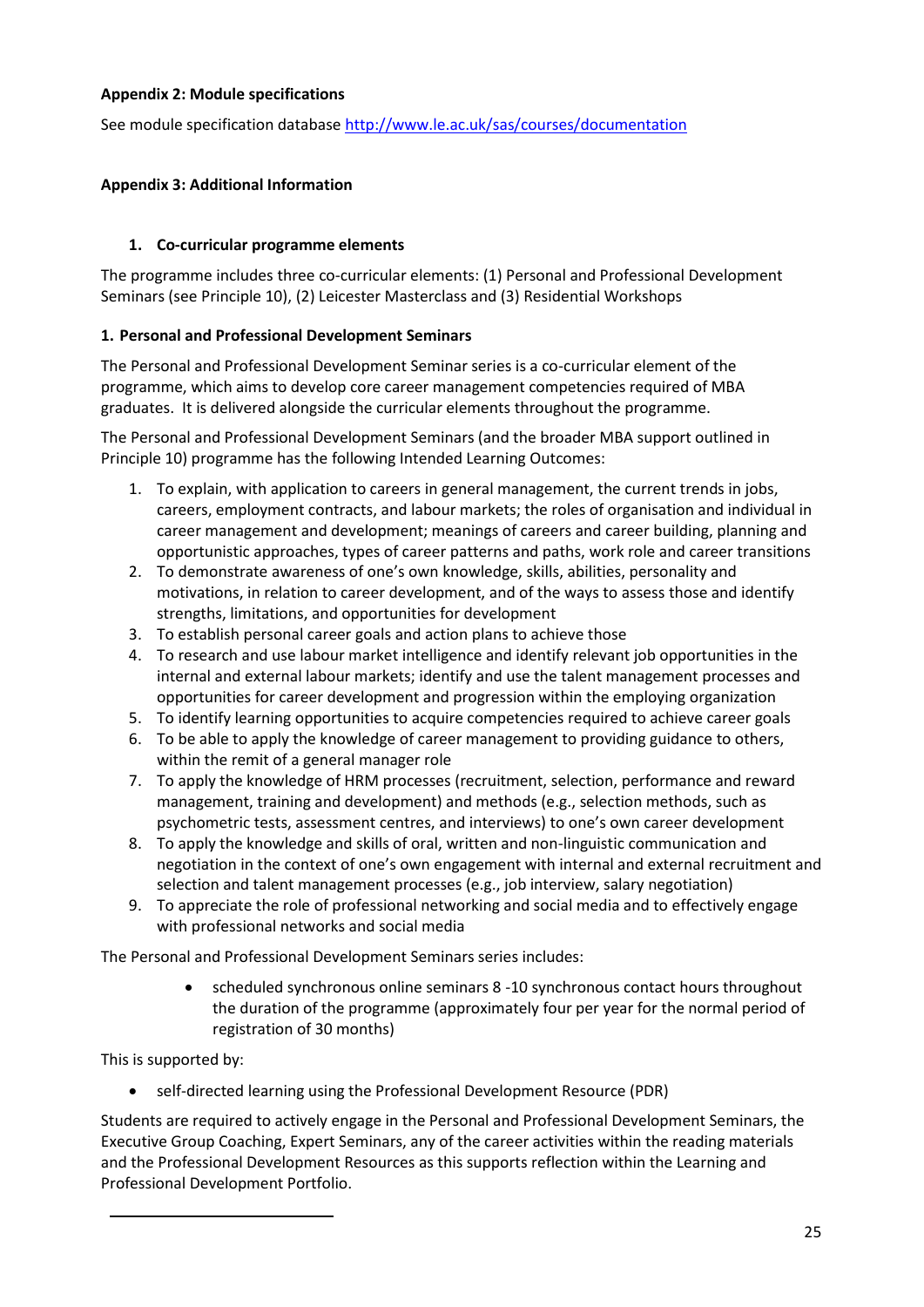## **2. Leicester Masterclass**

Leicester Masterclass is a co-curricular element of the

programme. Leicester Masterclass has two aims:

- a. To further develop the students' managerial knowledge and skills in the following areas:
	- i. Managing risk
	- ii. Managing in the digital world
	- iii. Managing data and analytics
	- iv. Managing projects
	- v. Entrepreneurship and innovation
	- vi. Leadership
- b. To increase the integration of the MBA student body within and across cohorts and provide opportunities for networking

Leicester Masterclass is held annually at the University of Leicester School of Business.

Leicester Masterclass delivers the maximum of 48 hours of scheduled face-to-face synchronous contact hours between the faculty and the students, across six/seven days, through a structured programme of workshops.

In addition, Leicester Masterclass includes social events, such as a Gala Dinner and extensive opportunities for networking.

### **3. Residential Workshops**

Leicester Residential Workshops form a co-curricular element of the programme. These take place at Global Study Centres in Leicester, West Africa, East Africa, Southern Europe and the UAE twice each academic year in February and in August. They take place over the course of one weekend, in which students gain 16 synchronous learning hours. The following are examples of the skills-based titles of the residential workshops:

- Leading and Leadership
- Entrepreneurship and Creativity
- Ethics and Social Responsibility
- Negotiation and Conflict Resolution

The Leicester MBA Skills outcomes outlined in the programme specifications are addressed through the Residential Workshops and the Leicester Masterclass. The distinction is that whilst the RW are key skills based, the Masterclass is theme based, within which a host of required skills are explored.

| Programme outcome skills               | <b>Residential Workshop</b><br>(skills) | Masterclass (themed) |
|----------------------------------------|-----------------------------------------|----------------------|
| Managing performance                   | x                                       | x                    |
| Managing change                        | χ                                       | Χ                    |
| Leading and Leadership                 | x                                       | X                    |
| Negotiation and conflict resolution    | x                                       | x                    |
| Communication                          | χ                                       | χ                    |
| Working with others                    | x                                       | x                    |
| Ethics, CSR and sustainability         | x                                       | x                    |
| Organisational research and consulting |                                         | χ                    |
| ICT, systems and data analysis         | χ                                       | X                    |
| Decision making and problem solving    | x                                       | χ                    |
| Strategic thinking                     | χ                                       | χ                    |
| Creativity and entrepreneurship        | Χ                                       | Χ                    |